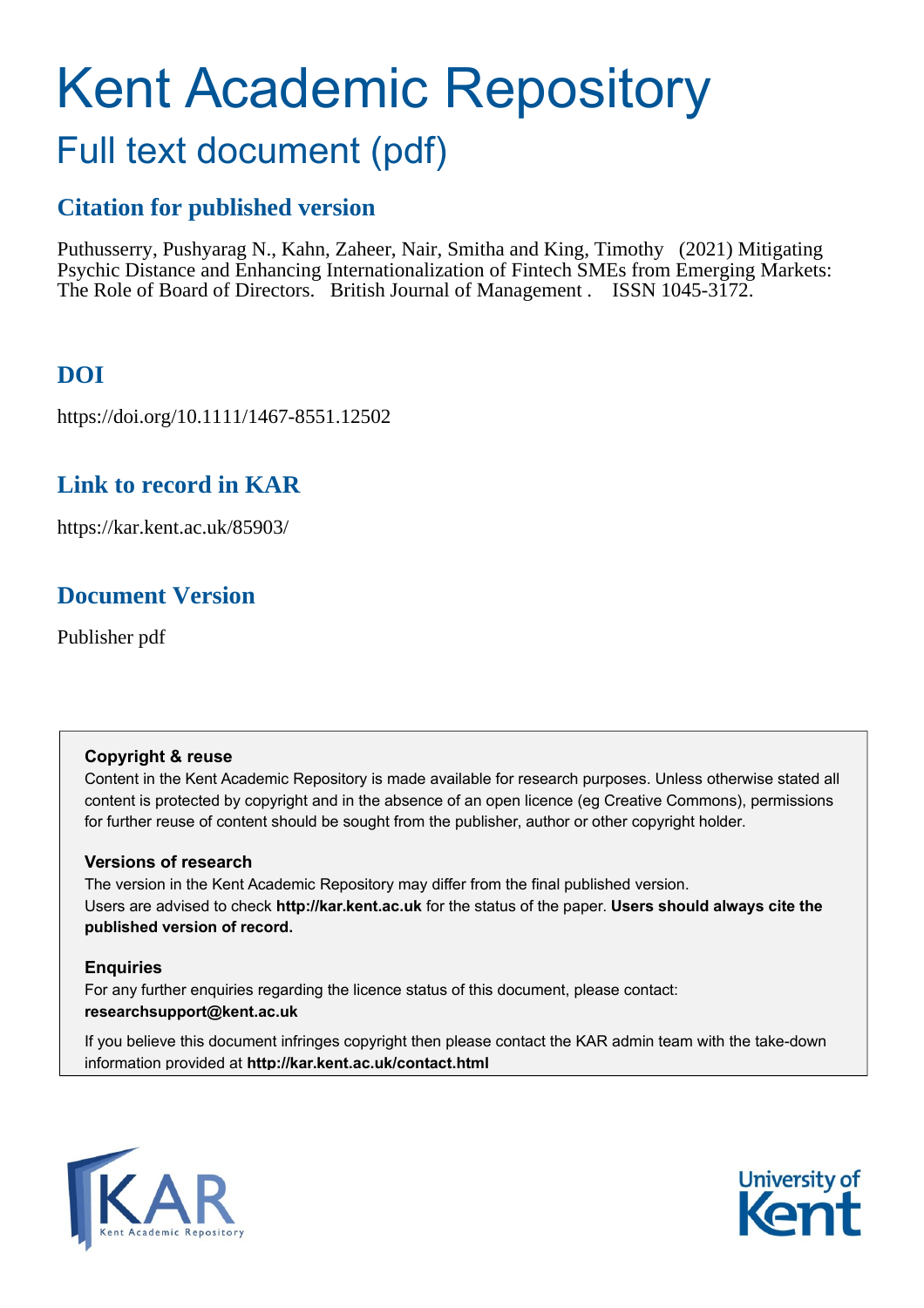

*British Journal of Management, Vol. 0, 1–24 (2021)* DOI: 10.1111/1467-8551.12502

# **Mitigating Psychic Distance and Enhancing Internationalization of Fintech SMEs from Emerging Markets: The Role of Board of Directors**

### Pushyarag Puthusserry  $\mathbf{D}$ [,](https://orcid.org/0000-0001-5538-3123)<sup>1</sup> Zaheer Khan  $\mathbf{D}$ ,<sup>2,3</sup> Smitha R. Nair<sup>4</sup> and Timothy King1

<sup>1</sup>Kent Business School, University of Kent, Kent, CT2 7FS, UK, <sup>2</sup>University of Aberdeen Business School, University of Aberdeen, Aberdeen, AB24 3FX, UK, <sup>3</sup>School of Marketing and Communication, University of Vaasa, Vaasa, 65200, Finland, and <sup>4</sup> Rajagiri School of Management, Rajagiri College of Social Sciences, Kerala, 682039, India

Corresponding author email: p.n.puthusserry@kent.ac.uk

**Prior research suggests that corporate boards and directors play important roles in firm strategy and performance. In this paper, we examine an important yet under-explored avenue and focus on their role in overcoming the multilevel psychic distance (PD) faced by internationalizing small and medium-sized enterprises (SMEs) originating from an emerging market. Analysing Indian Fintech SMEs, using multiple case studies, our findings reveal that boards contribute important network-level resources and knowledge about foreign markets, which in turn assists internationalizing SMEs in mitigating PD. We demonstrate that the human and social capital of boards play important, yet distinctly different, roles in mitigating PD at pre- and post-internationalization phases. At the preinternationalization phase, directors' prior international and industry experience, as well as board interlocks and prior connections, are most valuable, whereas at the post-entry phase, transnational boards, and those with stronger trust-based personal relationships (i.e. greater depth of social capital, facilitate faster experiential learning. Taken together, our findings contribute novel insights into the mechanisms through which boards affect the outcomes of firms operating, and originating from, extreme institutional environments. Further, we draw implications for research and practice.**

#### **Introduction**

Firms face many challenges when expanding into new international markets, including issues surrounding legitimacy, the liability of foreignness (Johanson and Vahlne, 2009; Zaheer, 1995) and psychic distance (PD) (Dow and Karunaratna, 2006; Johanson and Vahlne, 1977; Safari and Chetty, 2019). Such issues are amplified in the case of small and medium-sized enterprises (SMEs), given their often limited internationalization experience and the relatively fewer resources at their disposal compared to multinational enterprises (MNEs) (George, Wiklund and Zahra, 2005). SMEs also face additional challenges associated with liabilities of foreignness, newness and smallness (Prashantham and Floyd, 2012; Puthusserry, Child and Rodrigues, 2014). Hence, SMEs must overcome or mitigate PD, in order to successfully enter foreign markets and satisfy global ambitions. Given current worldwide threats to internationalization, including trade wars, protectionism and extreme institutional environments, this is a particularly important and nuanced

© 2021 The Authors. *British Journal of Management* published by John Wiley & Sons Ltd on behalf of British Academy of Management. Published by John Wiley & Sons Ltd, 9600 Garsington Road, Oxford OX4 2DQ, UK and 350 Main Street, Malden, MA, 02148, USA.

This is an open access article under the terms of the [Creative Commons Attribution](http://creativecommons.org/licenses/by/4.0/) License, which permits use, distribution and reproduction in any medium, provided the original work is properly cited.

**BRITISH ACADEMY** 

OF MANAGEMENT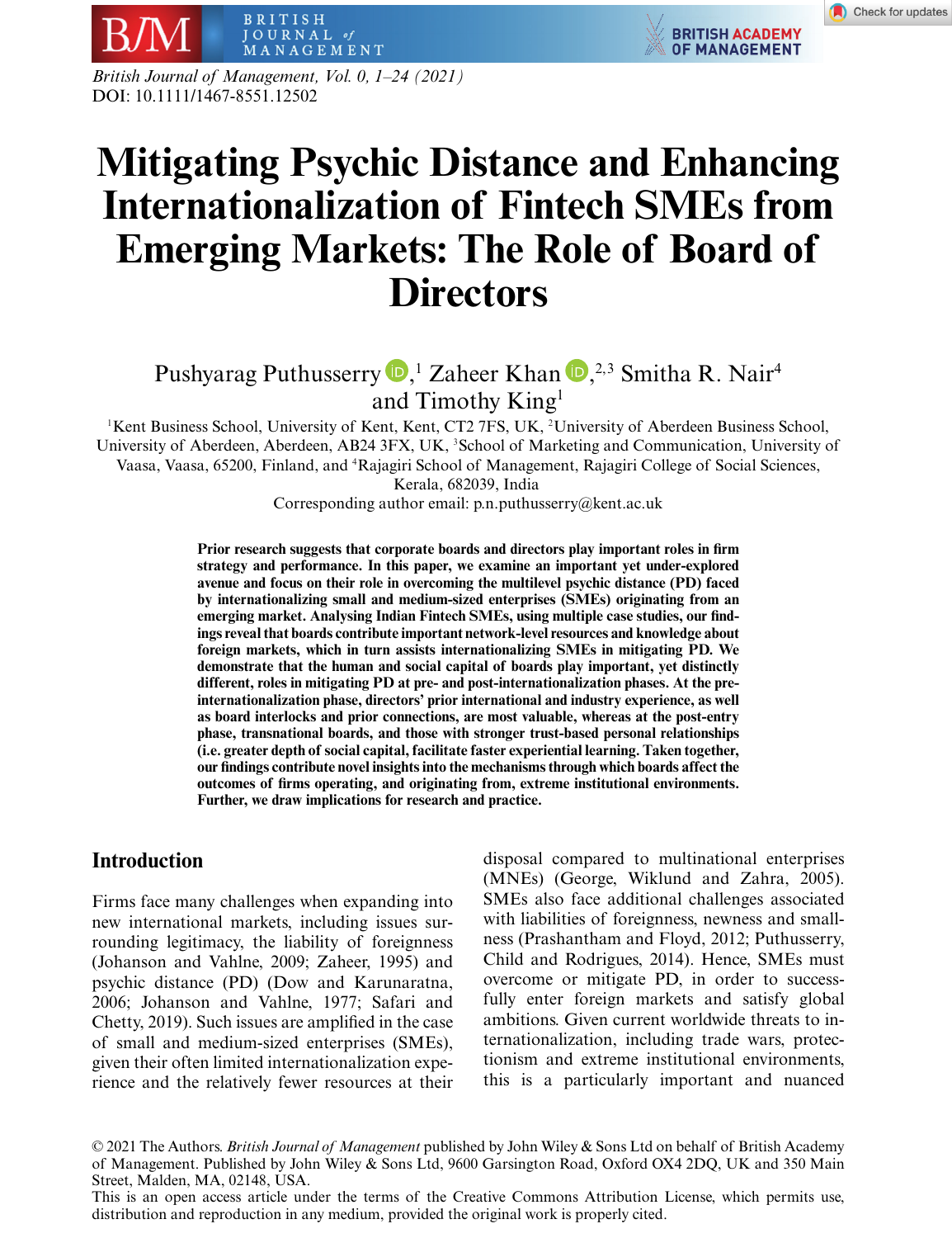challenge for firms, governments and societies alike.

This study focuses on the pre- and postinternationalization of Fintech SMEs originating from an emerging market – India – which is characterized by weak governance and under-developed institutions. Using a novel dataset constructed from multiple case studies, we explore how various levels of PD influence different stages of SMEs' internationalization and the role of boards in mitigating PD.

Few studies have probed the challenges emerging market SMEs face in coping with PD (cf. Puthusserry, Child and Rodrigues, 2014). Instead, most consider the impact of PD on business decisions and/or on MNEs from developed markets (Child, Rodrigues and Frynas, 2009; Ojala, 2015; Safari and Chetty, 2019; Yan, Hu and Liu, 2020), with a focus on its effects during the preinternationalization stage, while neglecting its effects on the post-internationalization stage (Child, Rodrigues and Frynas, 2009; Yan, Hu and Liu, 2020). This is surprising, given the various challenges SMEs face in overcoming PD at business and country levels at the post-internationalization stage. For example, the tendency for PD to change over time, with markets often appearing more distant (than perceived) following entry (Safari and Chetty, 2019). Furthermore, only a few studies have investigated multilevel PD (country, business and individual), with most instead relying on various proxies to capture PD at single levels (Nebus and Chai, 2014; Ojala, 2015). Finally, the utility of board interlocks and board capital on firms' coping mechanisms to overcome PD have largely been overlooked by researchers (cf. Gonzalez, 2019a) and, more generally, research on boards of directors has typically focused on larger firms.

Against this backdrop, we draw key insights from resource dependence theory (RDT) (Pfeffer and Salancik, 1978), the PD literature (Child, Ng and Wong, 2002; Dow and Karunaratna, 2006; Ojala, 2009; Puthusserry, Child and Rodrigues, 2014) and a rich interdisciplinary literature on board capital and networks (Holm, Johanson and Kao, 2015; Johanson and Vahlne, 2009) and interlocks (Adams and Ferreira, 2007; Gonzalez, 2019b; Haynes and Hillman, 2010; Hillman and Dalziel, 2003; Lungeanu and Zajac, 2019) to explicate the utility of boards in overcoming PD for internationalizing SMEs originating from a dynamic industry and an emerging market.

Specifically, we focus on Indian Fintech SMEs, which allows us to comprehend the means by which boards contribute to firm governance in weak institutional environments with inherent institutional voids (Ilhan-Nas *et al*., 2018; Khanna and Palepu, 1997) and in a dynamic and highly competitive industry. Emerging market firms face political instability, uncertain business environments and receive limited governmental support, which affects their internationalization and performance (Khanna and Palepu, 1997; Khanna and Rivkin, 2001). Further, these firms have underdeveloped capital and lack direct access to financial markets. Consequently, they face greater resource scarcity and may need to structure their boards to purposely utilize resource facilitation and service roles, which comprise advice and counsel to top management teams (TMTs) (Singh and Delios, 2017). When such firms pursue overseas growth strategies, board interlocks in host markets represent vital bridges (with home markets), which can yield crucial informational advantages (Zona *et al*., 2018). Additionally, PD poses greater challenges to SMEs than MNEs, owing to liabilities of smallness and newness (Child, Rodrigues and Frynas, 2009), which forces them to assume additional transaction costs to overcome PD and influence host-country governments.

We make several contributions. First, by integrating the diverse streams of literature on board capital/board interlocks and PD, and by treating PD as a multilevel concept that encompasses country, business and individual perspectives (Safari and Chetty, 2019), we provide novel insights as to how emerging market SMEs from a dynamic industry overcome challenges posed by PD during internationalization (Ambos and Håkanson, 2014; Child, Rodrigues and Frynas, 2009; Puthusserry, Child and Rodrigues, 2014). Our contribution is to provide a nuanced and delineated exposé of SMEs' choices of coping mechanisms (bridging vs. ad hoc), which we show are contingent on the levels of PD encountered. More specifically, our study sheds important light on micro-processes (i.e. interactions and inputs from executive and nonexecutive directors), as SMEs utilize boards' human and social capital dimensions to mitigate PD. We show that bridging mechanisms are employed at the pre-internationalization stage, whereas both bridging and ad-hoc PD coping mechanisms are used at the post-internationalization stage.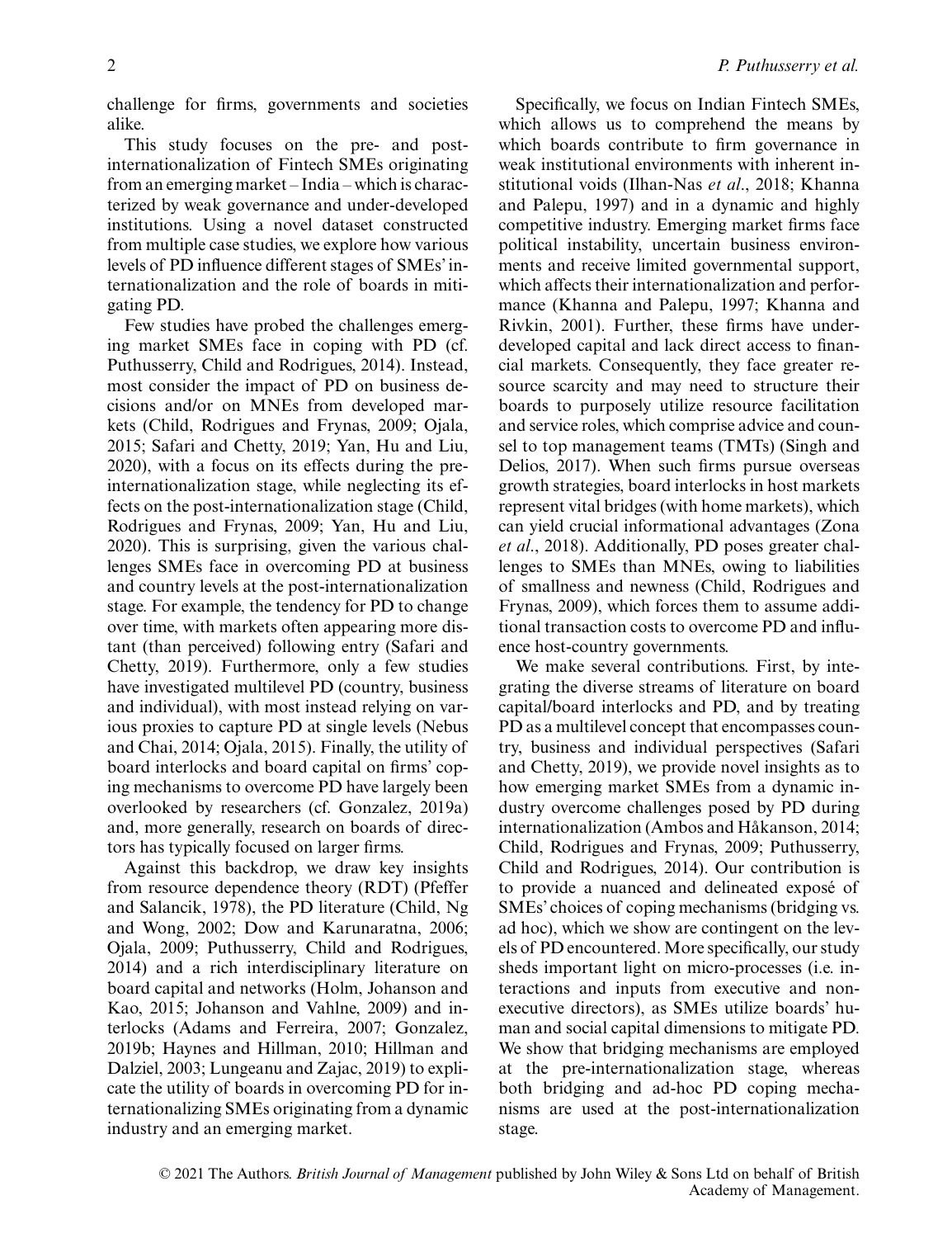Second, we advance knowledge on the levels of PD warranting greater attention (in terms of mitigation) at pre- and post-internationalization stages. SMEs mostly attempt to mitigate business and country-level PD in the preinternationalization stage, while the focus is on addressing business and individual-level PD in the post-internationalization stage. From a network perspective, we further highlight attempts by Indian Fintechs to overcome liabilities of outsidership (becoming an insider in the network) in host markets through leveraging board interlocks and directors' prior connections and experience (Holm, Johanson and Kao, 2015; Johanson and Vahlne, 2009) in order to overcome challenges attributable to differences in regulatory and governance systems in host markets.

Third, we contribute to the literature on the role of board capital. Prior studies establish that boards' human and social capital dimensions matter for access to additional external resources and institutional learning (Coviello, 2006; Johanson and Vahlne, 2003). This is consistent with the notion that boards with higher levels of human capital act as boundary spanners and facilitate learning and development of bridging ties, and improve links between firms and external environments (Kane and Levina, 2017; Roberts and Beamish, 2017; Zhao and Anand, 2013). In this regard, prior experience, connections and board interlocks are thought important for maximizing the potential of board capital to help firms navigate internationalization challenges (Holm, Johanson and Kao, 2015; Johanson and Vahlne, 2009). We add to this literature by highlighting a role for boards' human and social capital in overcoming the risks and challenges posed by multilevel PD for internationalizing emerging market SMEs.

In doing so, we address calls to explore the role of boards in overcoming PD in the context of SMEs' internationalization (cf. Gonzalez, 2019a) and the influence of outside boards in high-tech startups, particularly their service role (Knockaert and Ucbasaran, 2013). Our findings demonstrate that board-level human and social capital are crucial in helping emerging market SMEs traverse initial and subsequent internationalization stages. However, boards with more diverse (breadth of) human and social capital are more effective in helping overcome PD at pre-entry. Conversely, during post-entry, boards are more effective in mitigating PD when they have more international experience, and when relationships with TMTs and international partners are better established through trust-based personal relationships. Together, these factors are shown to facilitate greater experiential learning at the post-entry phase, and are associated with greater depth of board capital.

#### **Conceptual background**

#### *Psychic distance and SMEs' internationalization*

PD has long been prevalent in the international business (IB) literature (Johanson and Vahlne, 1977) as a key factor influencing several facets of firms' overseas expansion. Initially conceived as a micro-level construct, PD has been found to influence various aspects of IB, including location choice, entry mode, performance (Evans and Mavondo, 2002; O'Grady and Lane, 1996) and digital internationalization (Yamin and Sinkovics, 2006).

Conceptually, PD stems from the unfamiliarity of foreign markets in terms of institutional and socio-cultural environments (Child, Ng and Wong, 2002). PD matters since it increases perceived (and real) risks associated with internationalization, attributable to inherent uncertainties of foreign market operations (Johanson and Vahlne, 1977). It also impedes effective knowledge transfer across borders – creating learning barriers and raising transaction costs (Puthusserry, Child and Rodrigues, 2014). However, the conceptualization of PD in the extant literature has been mainly dominated by objective analysis of macro (country-level) differences in national culture and/or institutions (e.g. Kogut and Singh, 1988). Studies have largely neglected cognitive or perceptual components from decision-makers' perspectives (Håkanson and Ambos, 2010), despite the fact that decision-makers'motivations, intentions and actions, in pursuit of overseas ventures, set firms' onward trajectories.

Consequently, questions have been raised over the appropriateness of single indicators like cultural distance in capturing the multifaceted nature of PD (Evans, Treadgold and Mavondo, 2000; Tung and Verbeke, 2010). This warrants examination of PD as a multilevel concept (Ambos, Leicht-Deobald and Leinemann, 2019; Dinner, Kushwaha and Steenkamp, 2019; Safari and Chetty, 2019) encompassing country,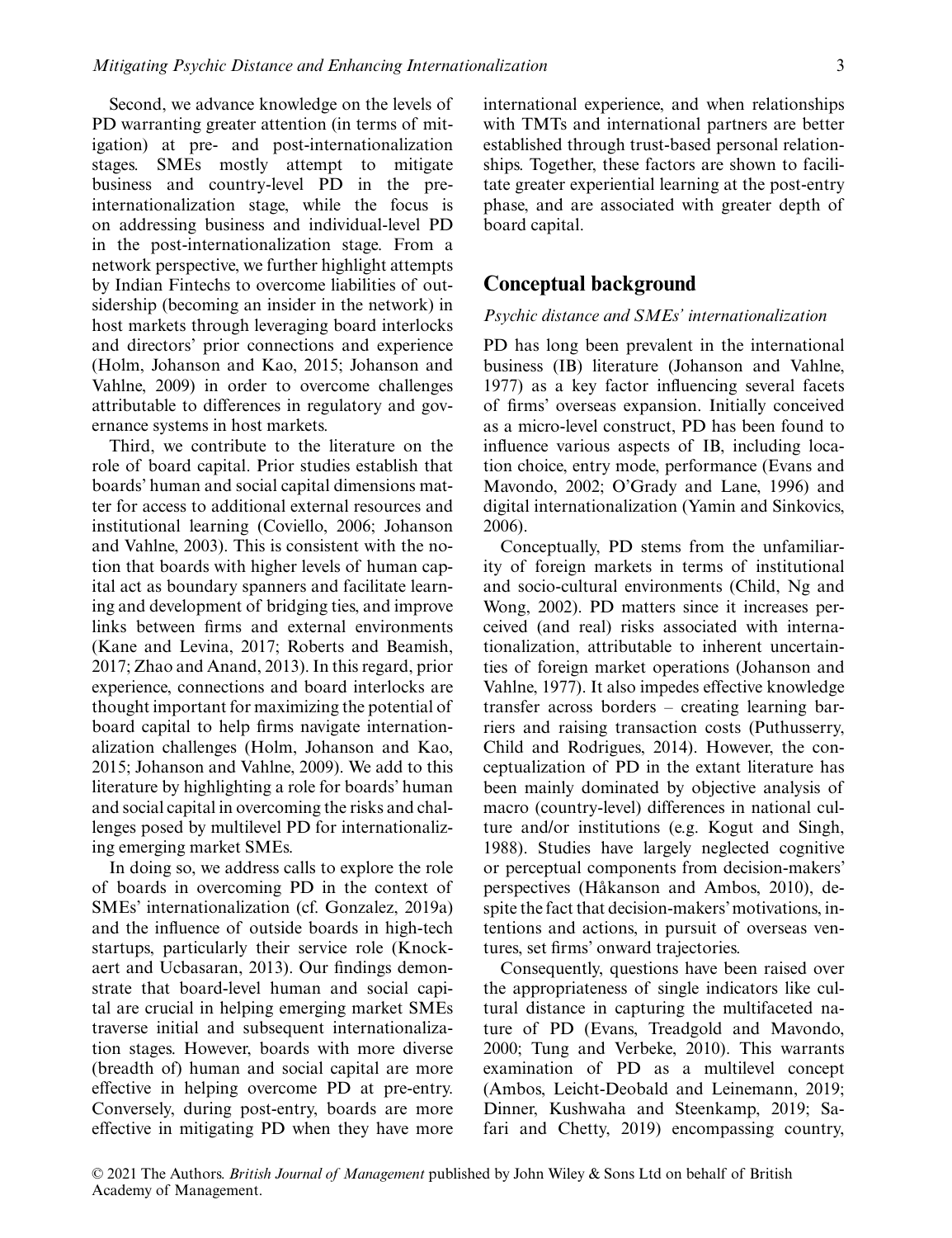business and individual-level factors. While geographic, cultural, institutional and economic distances represent country-level factors (Ambos, Leicht-Deobald and Leinemann, 2019; Dow and Karunaratna, 2006), differences – including business practices, competition and strategies (operation, sales, marketing) – characterize businesslevel distance (Dinner, Kushwaha and Steenkamp, 2019; Evans, Treadgold and Mavondo, 2000; O'Grady and Lane, 1996). Finally, individual-level antecedents of PD may influence managers' PD perceptions (Ambos, Leicht-Deobald and Leinemann, 2019; Child, Rodrigues and Frynas, 2009; Puthusserry, Child and Rodrigues,  $2014$ ).<sup>1</sup>

The IB literature reports two contrasting theoretical perspectives on PD and firms' effectiveness. From one perspective, the internationalization process model (Johanson and Vahlne, 1977) suggests a positive correlation between PD and the liability of foreignness (Zaheer, 1995), with higher PD undermining learning and transfer of information. This model predicts that during the initial stages of development, firms venture into psychically closer foreign markets (low PD). As they accumulate knowledge and experience, they gradually increase commitments to psychically more distant markets (medium and high PD). In contrast, the PD paradox view implies a positive association between PD and firm performance (Evans and Mavondo, 2002; O'Grady and Lane, 1996). According to this view, firms dedicate significant resources and proactively seek out knowledge pertaining to both foreign markets and the business and customers in order to address PD challenges (Nordman and Tolstoy, 2014). SMEs achieve this learning through networks established in host countries and by avoiding 'liabilities of outsidership' (Johanson and Vahlne, 2009). This is especially evident in born global and emerging market firms, which have been shown to bypass some initial stages of the process model; quickly adopting rapid internationalization strategies – even to high-PD countries (Child and Rodrigues, 2005; Knight and Cavusgil, 2004).

The fundamental principles of these models are related to decision-makers' ability to anticipate differences between home and host markets, and to adapt to business challenges in the host market (Dinner, Kushwaha and Steenkamp, 2019). However, individual perceptions are primarily influenced by macro (country-level) distance stimuli (Dow and Karunaratna, 2006). For example, if country-level stimuli are similar (low-objective PD), decision-makers may not anticipate marketspecific business challenges and may therefore not amend approaches and strategies. Conversely, positive relationships between distance and performance are likely driven by decision-makers' ability to perceive and react to the potential impact of distance, which calls on them to subsequently adapt approaches and strategies to dynamic hostcountry environments – which is challenging.

O'Grady and Lane (1996) argue that addressing business-level PD is most important for post-entry internationalization, even in psychically closer markets. Hence, Nebus and Chai (2014: 11) propose that alongside macro-level distance dimensions, PD research should comprehend and integrate the 'foreign business environment, manager's experiences and familiarity with this environment, managerial decision making, and manager's perceptions of those elements'.

Such studies highlight the importance firms place on the mitigation of PD to target attractive foreign markets, acquire strategic assets and become formidable global players (Child, Rodrigues and Frynas, 2009). Towards this goal, firms may adopt different bridging or coping strategies (Child, Ng and Wong, 2002; Ojala, 2008; Puthusserry, Child and Rodrigues, 2014). For instance, they may use bridge-makers with host market knowledge, which relies on establishing and maintaining trust-based relationships (Safari and Chetty, 2019). Similarly, coping strategies are primarily based on learning, capability building and reliance on networks – often forming conscious managerial actions (Child, Rodrigues and Frynas, 2009; Prashantham and Floyd, 2012). Firms also mitigate PD by vicariously learning from the experiences of similar internationalizing firms (Jiménez and de la Fuente, 2016; Puthusserry, Khan, Knight and Miller, 2020). Alternatively, firms may even follow an avoidance-based strategy (Child, Rodrigues and Frynas, 2009).

Nonetheless, most PD research has focused on its impact on firms' pre-entry strategies (Evans, Treadgold and Mavondo, 2000). Less consideration has been given to its influence on post-entry operations (O'Grady and Lane, 1996; Ojala, 2008; Safari and Chetty, 2019), despite the fact that PD

<sup>1</sup>Including prior country-specific international experience, education, cultural background and use of common language.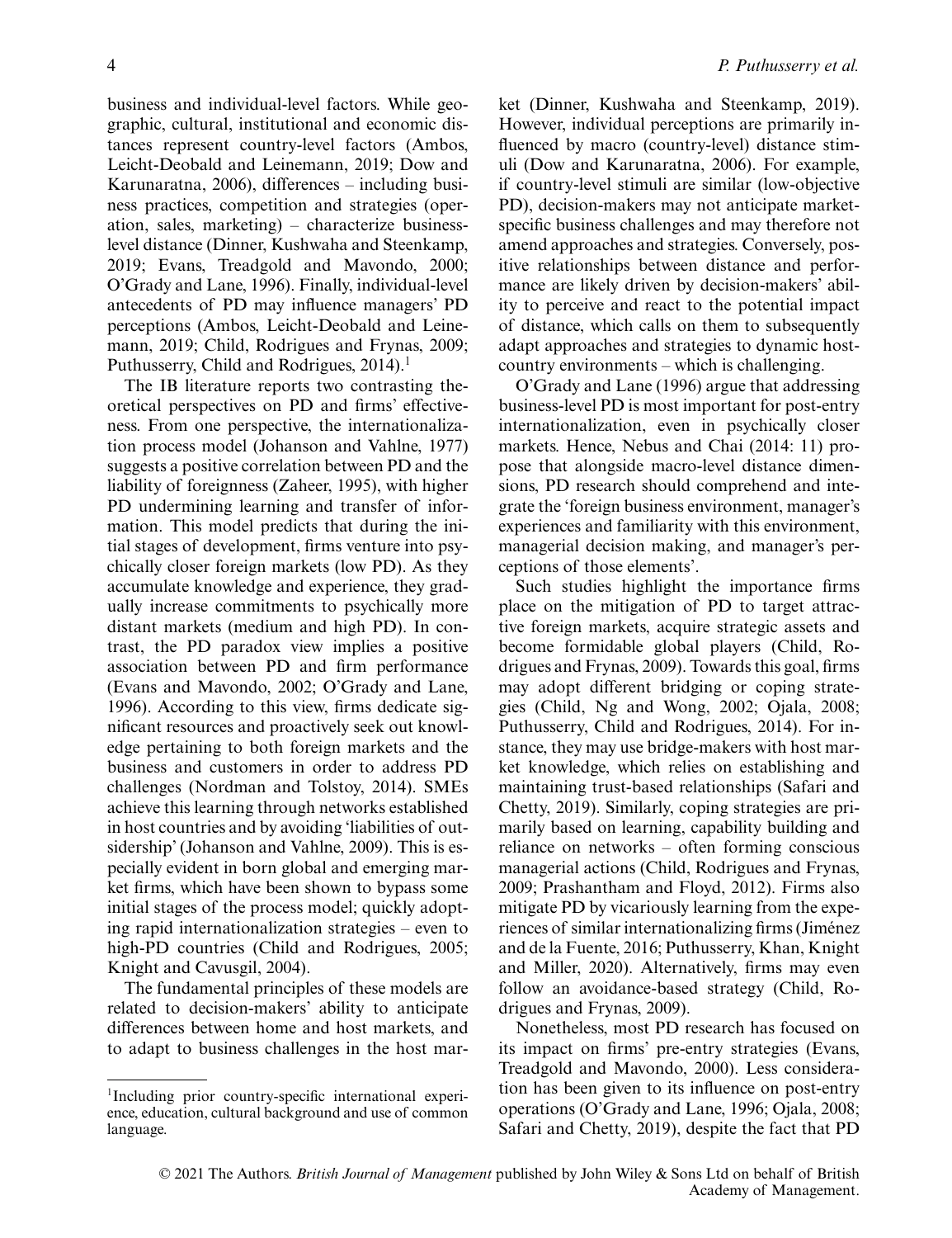affects firms' post-entry operations (Ojala, 2008). For example, countries perceived to be psychically close during pre-entry phases have turned out to be more distant in post-entry stages (Safari and Chetty, 2019). Moreover, prior studies (Johanson and Vahlne, 2003; Nordman and Mélen, 2008) infer that SMEs' (specifically high-tech firms') market selection and pre-entry strategies are more attuned towards niche markets where their products/services are more competitive and based on founders'/key decision-makers' established relations and international networks. Hence, PD is more likely to play a significant role during postentry (Nordman and Tolstoy, 2014).

#### *Board of directors and board interlocks*

The role of corporate boards includes the provision of guidance and direction to TMTs, the facilitation of preferential access to relevant resources and the facilitation of communication between firms and their wider institutional environments (Haynes and Hillman, 2010; Pfeffer and Salancik, 1978). Boards are said to contribute the above through two channels: board monitoring, involving overseeing the behaviour and decision-making of firm management, and board advising, in which board members offer advice and counsel to management (Adams and Ferreira, 2007; Linck, Netter and Yang, 2008).

Boards play a vital role in firms' internationalization strategies and ventures (Aguilera, Marano and Haxhi, 2019; George, Wiklund and Zahra, 2005; Haynes and Hillman,  $2010$ <sup>2</sup> with heterogeneity in board capital important in both pre- and post-internationalization stages. Moreover, board roles may be particularly important in extreme institutional environments, since these challenge the authority and ability of firms and core stakeholder groups to adapt and survive (Klein *et al*., 2019). For these reasons, board functions are thought particularly complex and challenging under extreme institutional environments, such as those of emerging markets.

The efficacy of internationalizing SMEs' boards is largely a function of directors' capital (both human and social), which is made up of breadth and depth dimensions (Haynes and Hillman, 2010).

Breadth includes the diversity of board members' relative skills, experience, education, networks, connections and reputations (Adams and Ferreira, 2007), while depth captures the embeddedness of directors in the focal industry in terms of managerial positions/experience and/or interlocking directorships (Haynes and Hillman, 2010). Both dimensions are important for firm operations and strategies (Haynes and Hillman, 2010; Lungeanu and Zajac, 2019). For example, they help firms in quickly and efficiently learning about overseas operations, which helps overcome PD and internationalization-related uncertainties (Forsgren, 2002; Gonzalez, 2019b).

Prior literature has also stressed the importance of board interlocks, wherein firms share one or more directors (Mizruchi, 1996). These provide an ideal setting for organizational learning from interlocking directors' network ties, whose value is contingent on the extent of non-redundant ties and access to valuable and rare resources (Bastos and Greve, 2003). Consistent with a network view of internationalization, such networks gradually develop into trust-based relationships fostering greater learning and commitment (Forsgren, 2002).

Interlocks can be national or transnational in nature, with twenty-first-century global trends facilitating a rise in transnational interlocks (Gonzalez, 2019a). The role of board interlocks includes scanning business environments, shaping social ties, acquiring information and resources, diffusing organizational practices and influencing decisionmaking (Haunschild and Beckman, 1998). Consistent with RDT (Pfeffer and Salancik, 1978), firms engage in board interlocks to co-opt scarce resources in order to reduce uncertainties (Mizruchi, 1996). During times of uncertainty, interlocked directors can act as boundary spanners<sup>3</sup> for firms by connecting them with external stakeholders and providing opportunities for them to learn from their experiences and expertise (Hillman, Canella and Paetzold, 2000; Roberts and Beamish, 2017). This may be especially valuable when SMEs internationalize, because they are likely to encounter uncertain and complex situations due to PD. Thus, interlocked directors, characterized by their

 ${}^{2}$ For example, board composition has been found to influence MNEs' export propensity (Lu, Xu and Liu, 2009) and foreign equity strategies (cf. Ilhan-Nas *et al*., 2018).

<sup>3</sup>Boundary spanners are unique individuals in an organization who relate the internal organization to the external environment (Zhao and Anand, 2013).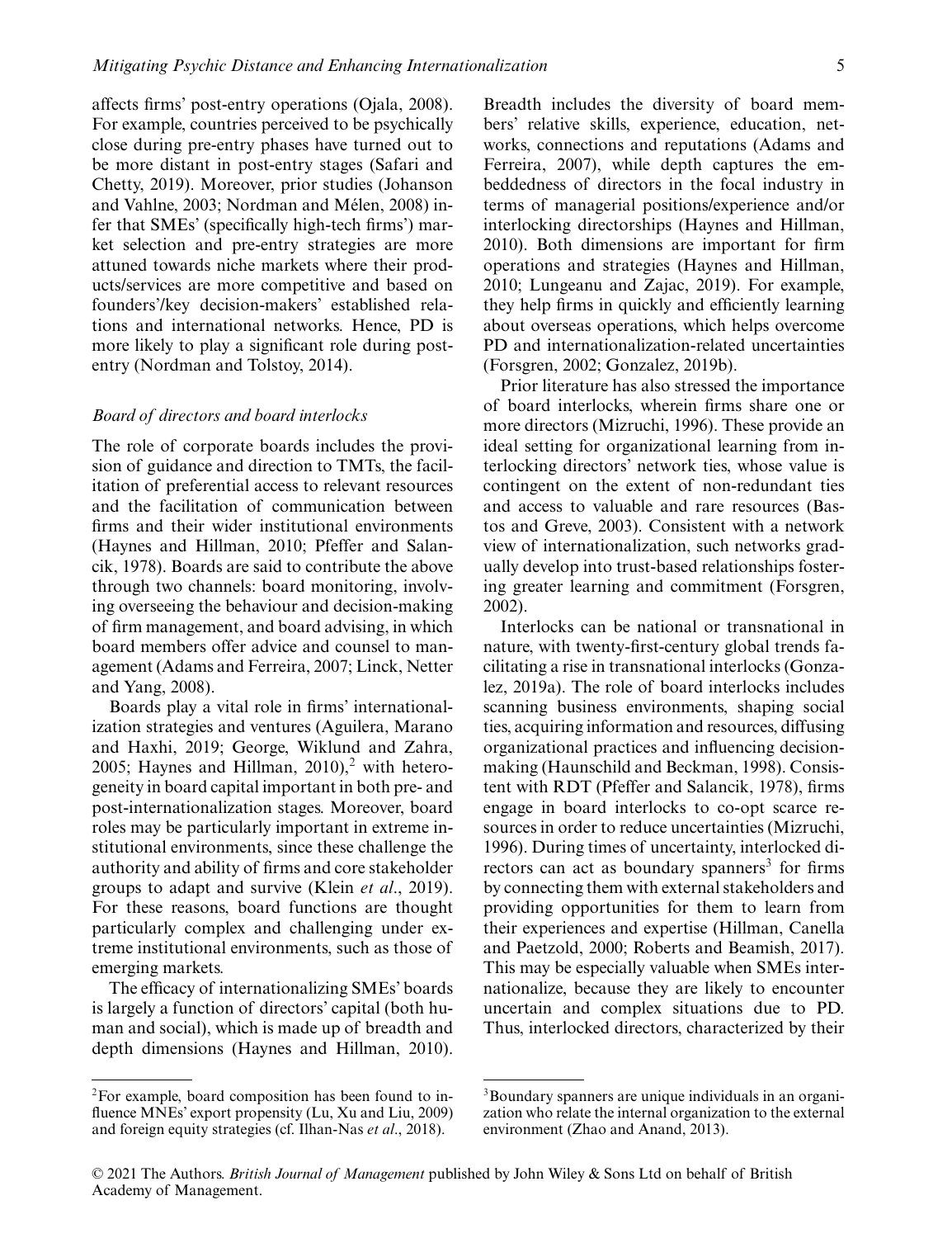valuable relevant expertise and experience, could be leveraged by SMEs to mitigate PD challenges.

In terms of internationalization, board members' cross-border network ties in potential host markets could open up new opportunities for internationalizing firms (Prashantham, 2011) and help mitigate PD. This is especially true of transnational board interlocks, which represent key sources of non-experiential knowledge in addressing PD challenges (Gonzalez, 2019b), since these enable firms to understand other firms' activities and acquire market-related information from host markets. For resource-constrained SMEs originating from emerging markets, these can be cost-efficient and valuable sources of indirect knowledge which could accelerate institutional learning (Forsgren, 2002).

#### *Board of directors and psychic distance*

This study integrates two diverse streams of literature (board of directors and PD) to explicate the role of board of directors in mitigating PD for internationalizing Fintech SMEs from an emerging market – India. As stated earlier, the paper utilizes RDT (Pfeffer and Salancik, 1978) and the network view of internationalization (Forsgren, 2002; Johanson and Vahlne, 2009) to establish linkages between board capital and mitigation of PD. RDT explains the exchange of resources by the firm – specifically when they are resource-constrained and face legitimacy issues and uncertain situations (Zona *et al*., 2018). This is pertinent because internationalizing emerging market SMEs face substantial resource constraints and legitimacy issues in relatively unfamiliar and uncertain host environments (Puthusserry, Child and Rodrigues, 2014; Safari and Chetty, 2019). This unfamiliarity and uncertainty could prevent or discourage such SMEs' internationalization initiatives. To address these issues, it becomes imperative that they mitigate/overcome PD (the source of most uncertainties and higher transaction costs). Towards this goal, the previous section established an important role for directors' capital, with connections – especially interlocked connections – facilitating increased access to critical information and co-opt resources (Pfeffer and Salancik, 1978).

In uncertain situations, consistent with RDT, firms set up linkages with external actors (via board capital and through interlocks) to attenuate resource constraints, gain legitimacy and receive necessary counsel and advice, which helps mitigate PD (Gonzalez, 2019a; Mizruchi, 1996). Connections between board directors enable competitive confederations (Pfeffer, 1972), which are vital to emerging market SMEs tackling PD. For instance, board directors with transnational interlocks and international networks (social capital) can enable SMEs to link with suppliers, distributors, customers and regulatory agencies in host countries.

Directors with extensive international experience and exposure to foreign markets (human capital) also act as boundary spanners, as they help to develop awareness of host-country environments (including regulations, institutions, business norms, markets and competitors) through building bridging ties (Roberts and Beamish, 2017). The learning and collaborative relationships facilitated by directors' human capital can be decisive for resource-constrained SMEs' internationalization efforts while coping with or mitigating PD (Puthusserry, Child and Rodrigues, 2014). Board directors having interlocks with reputed firms can also result in superior quality perceptions (Higgins and Gulati, 2003) for internationalizing SMEs, which helps establish presence in host markets. Hence, RDT provides a useful lens to examine the role of board capital and interlocking directors in mitigating the impact of PD during internationalization.

The network view of internationalization (Johanson and Vahlne, 2009) also emphasizes the vital role of networks in internationalization. This perspective also discusses the disadvantages that firms face when they are outsiders (liability of outsidership) in relevant business networks within host markets, and also views internationalization itself as a network development process (Johanson and Mattsson, 2015). According to this view, networks help firms learn about foreign business environments, including main actors, and also assist in developing trust and commitment – all vital for internationalization (Nordman and Tolstoy, 2014). However, if firms remain outsiders in relevant business networks, this serves to attenuate organizational learning, resulting in unfamiliarity with host business environments and contributing to higher PD, which in turn hinders internationalization (Johanson and Vahlne, 2009). Hence, the network view posits that insidership in relevant host-country business networks should help SMEs cope with PD challenges when expanding overseas.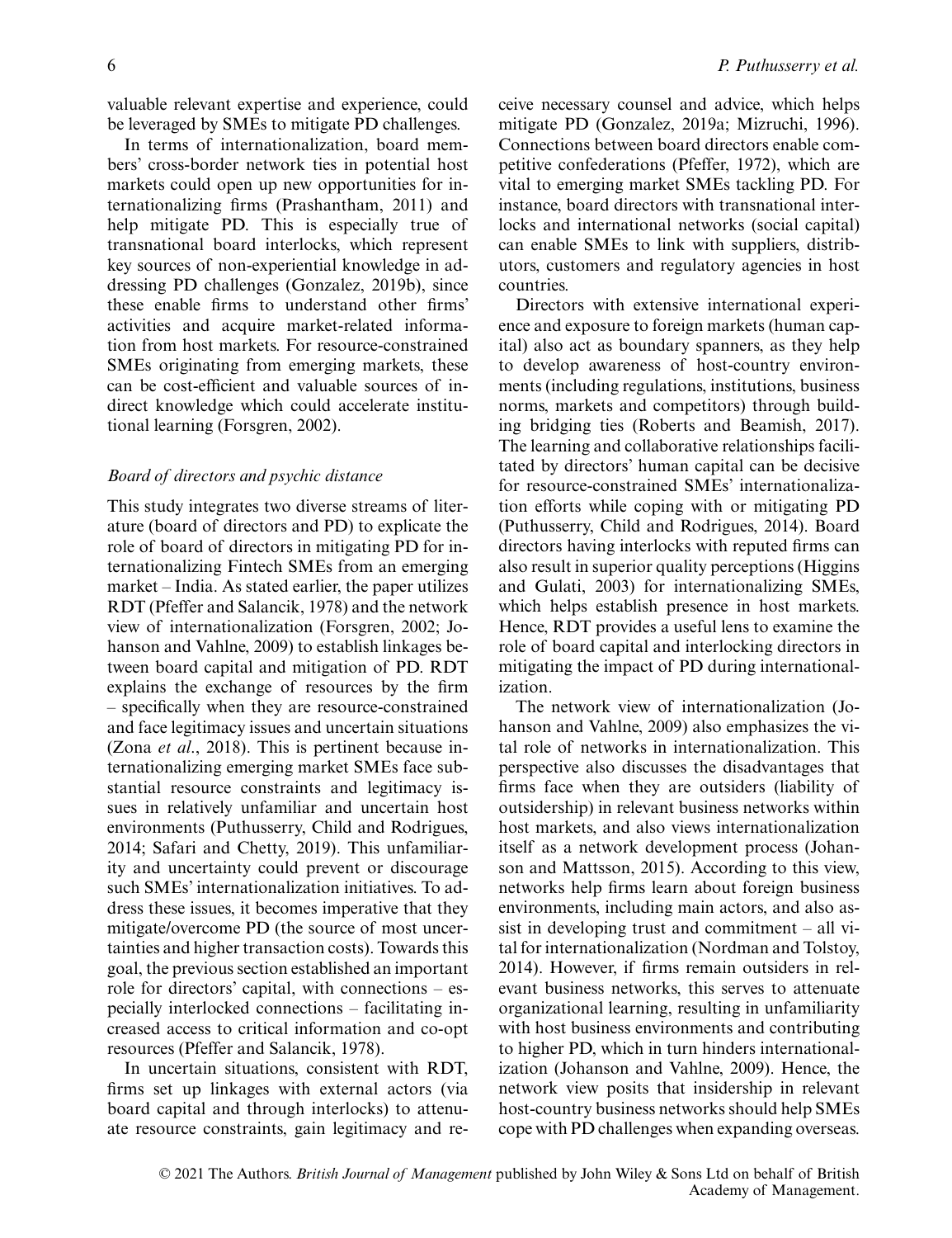Relational capital is particularly important for firms where institutions are under-developed (institutional voids), such as is typical of emerging markets (Khanna and Palepu, 2000). Relationship-oriented motivations often govern internationalization decisions more than marketoriented motivations (Johanson and Vahlne, 2003; Puthusserry, Child and Khan, 2020). Leveraging business relationships in host markets is one way resource-constrained SMEs from weak institutional environments gain insidership (and subsequently cope with PD) into relevant hostcountry business networks (Li and Fleury, 2020). For SMEs adopting such relationship-specific or network-oriented approaches to tackle PD in order to pursue internationalization, board capital and interlocks provide easier access to relevant transnational networks in host countries. As discussed earlier, links to such business networks allow them to become insiders and acquire vital information, guidance and other resources in host markets. In this vein, insidership into relevant business networks through board capital helps firms learn about foreign markets, expand networks and facilitates building of commitment and trust, thereby helping SMEs overcome PD as they internationalize.

#### **Context and methods**

To gain insights on an understudied topic – 'how the boards of directors of internationalizing SMEs operating in more extreme institutional environments cope with the potential impact of psychic distance' – we adopted a multiple case study approach focused on Indian Fintech SMEs. Aside from aiding theory development (Eisenhardt, 1989; Yin, 2009), this approach allowed us to engage in a comparative analysis (Eisenhardt and Graebner, 2007) and thereby gain a deep understanding of the role of executive and non-executive directors in facilitating SMEs' internationalization. Specifically, their role in helping offset liability of foreignness and potential impacts of PD (Child, Ng and Wong, 2002; Safari and Chetty, 2019). Moreover, a case study approach allowed us to capture board of directors' cognition related to distance and its impact on pre- and postinternationalization processes (Pratt, 2009).

#### *Research context*

We selected Indian Fintech firms because, first, Fintech is one of the fastest-growing, most dynamic and innovative industries (Ernst & Young, 2019). It is expected to be valued at \$191,840.2 million by year-end 2025 and has had a compound annual growth rate (CAGR) of over 10.2% (TBRC, 2020). Global adoption of Fintech services has also demonstrated strong upward growth, from 16% in 2015 to 64% in 2019 (Ernst & Young, 2019).

Second, India is one of the fastest-growing Fintech markets in the world in terms of both investment and number of startups (PwC, 2019). In 2019 India was ranked joint top in Fintech adoption rate with China (Ernst & Young, 2019), and the market is estimated to reach \$140 billion by 2023 (Mankotia, 2020). In terms of Fintech focus, innovation in payments systems has been at the forefront of India's digital revolution (PwC, 2019). Digital payments were valued at \$65 billion in 2019 and are expected to grow at a CAGR of 20% until 2023. Apart from digital payments, significant growth is predicted in related areas, including artificial intelligence (AI), blockchain technology and the Internet of Things (IoT) (PwC, 2019).

Third, despite its global emergence, the Indian Fintech sector is still in an embryonic stage. 64% of Indian Fintech firms were founded after 2014, and the median number of firm employees is 14 (IFOR, 2018). About 60% of industry professionals are under 40 years old, and possess less than 5 years of work experience. Interestingly, 90% of them have a STEM background (IFOR, 2018). A major driver of the emergence of the Indian Fintech sector is the country's robust and dynamic Fintech ecosystem and associated supportive regulatory policies. These offer an ideal platform for innovative startups to quickly build technological and entrepreneurial capabilities and scale up their businesses (KPMG, 2016; Medici, 2019b).

In terms of worldwide trends, global Fintech deal activities accelerated over 2019 as firms increasingly collaborated internationally in order to expand operations and learn about countryspecific Fintech environments (Deloitte, 2020; Medici, 2019a). Among other things, liability of smallness, newness, limitations in product/service offerings and the burdens of regulatory compliance are key factors hindering international expansion (Medici, 2019a).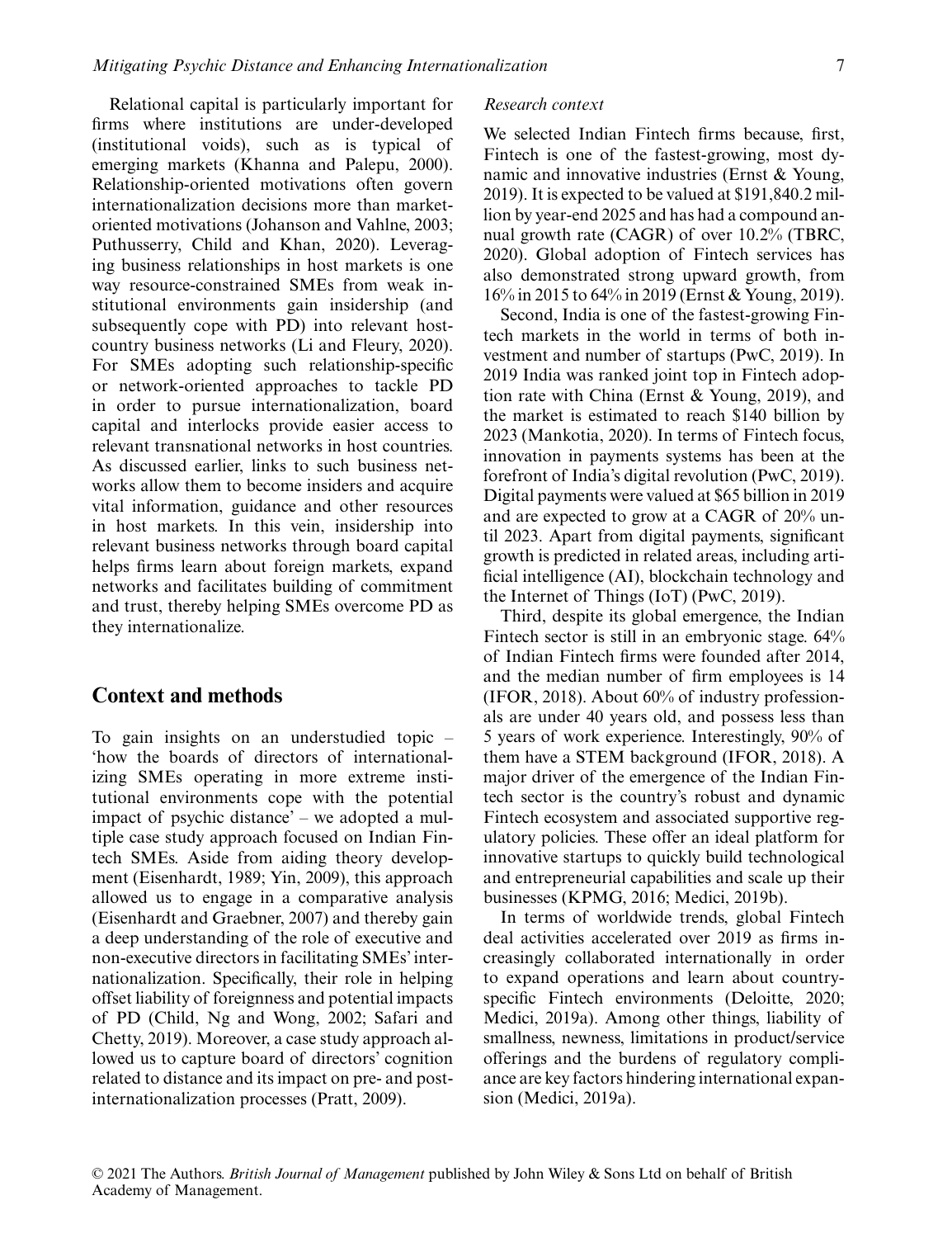Recent studies indicate that COVID-19 may create additional opportunities for new digital financial services in an increasingly digitized world (Zachariadis, Ozcan and Dinçkol, 2020). Although the immediate situation may lead to decreased investment and declines in 'payment businesses' (McKinsey, 2020), the situation may also offer unique advantages for dynamic and flexible Fintech firms which can leverage capabilities to provide innovative financial service solutions that increase customers' financial wellbeing (Deloitte, 2020). For instance, Fintech firms with expertise in blockchain technology, AI and the IoT may be able to rapidly create and deliver innovative service solutions in credit, personal finance management, bank-tech, insure-tech and property-tech (Deloitte, 2020). Technological expertise, innovative thinking and agility may therefore enable the internationalization of Indian Fintech firms (PWC, 2019). However, a lack of financial services and global industry regulations-related knowledge may hinder internationalization efforts. Additionally, such firms face higher PD while expanding into foreign markets, given their weak resource base and extreme institutional setting.

#### *Sample selection*

Given the exploratory and under-explored nature of the topic, we employed the following criteria in selecting case SMEs. (1) To establish relevance, we only conducted interviews with directors involved in pre- and post-internationalization decisions, and who could respond based on personal experience. (2) Selected directors were either executive or non-executive directors from the home country and relevant foreign subsidiaries. (3) To explore the impact of PD on initial and postinternationalization phases, we only selected firms with multiple clients and/or those that had entered multiple countries. (4) Following Eisenhardt and Graebner's (2007) direction regarding theory building, we selected cases in order to balance requirements for comparability with a need to 'maximize opportunities to discover variation' (Strauss and Corbin, 1997: 201) and advance the recognition of main construct patterns and relationships.

Our final sample consisted of nine Indian Fintech SMEs founded between 2012–2017 which internationalized either from inception or within 1 year. All provide technology solutions to finance and banking-sector firms. In terms of turnover, all belong to the European classification of microenterprises ( $\leq \epsilon$ 2 million) and, if we consider total employees, all except Case (firm) 6 can be categorized as small enterprises (*<* 50).

There were some important and interesting differences between case firms, including in the diversity of board members' backgrounds – such as extent of industry and international experience – as well as cross-sectional variation in firms' international commitments. To illustrate, while four (out of nine) firms were 100% export-oriented, Cases 3 and 9 were mainly domestically focused with strong international orientations. Thus, our sampling was purposeful (Ghauri, Gronhaug and Strange, 2020). As Eisenhardt (1989) noted, these measures reduce the potential impact of a retrospective approach. Table 1 provides an overview of our case firms.

#### *Data sources*

We utilized several data sources: (1) in-depth semistructured interviews with 18 board directors and founding managers of the nine Fintech  $\text{SMEs};^4$  (2) interviews with two industry experts; (3) internal archival materials including company background data, clients' presentation documents, business plans, cultural training documents and directors' LinkedIn profiles; (4) industry reports and site visits. Using these various sources facilitated triangulation and increased the accuracy of data and findings (McDonald and Eisenhardt, 2020). Finally, site visits (to six firms) helped enhance internal validity by offering insight into the behaviours of directors involved in internationalization-related decisions (Cohen, Bingham and Hallen, 2019: 818).

We conducted 18 face-to-face semi-structured interviews in English, lasting 30–45 minutes each. Twelve of these were conducted at respondents' premises between 2018 and 2019. However, due to COVID-19 restrictions, six were subsequently conducted digitally face-to-face over Skype and Zoom. Given the COVID-19 pandemic, it is important to recognize the benefits of such technologies in data collection. Following Cohen, Bingham and Hallen (2019), we adopted strict

<sup>4</sup>Guidelines for qualitative studies recommend between six and eight interviews in the case of a homogeneous population (Fintech firms) (Kuzel, 1992) and 12–20 participants in the case of a heterogeneous population (Saunders and Townsend, 2016).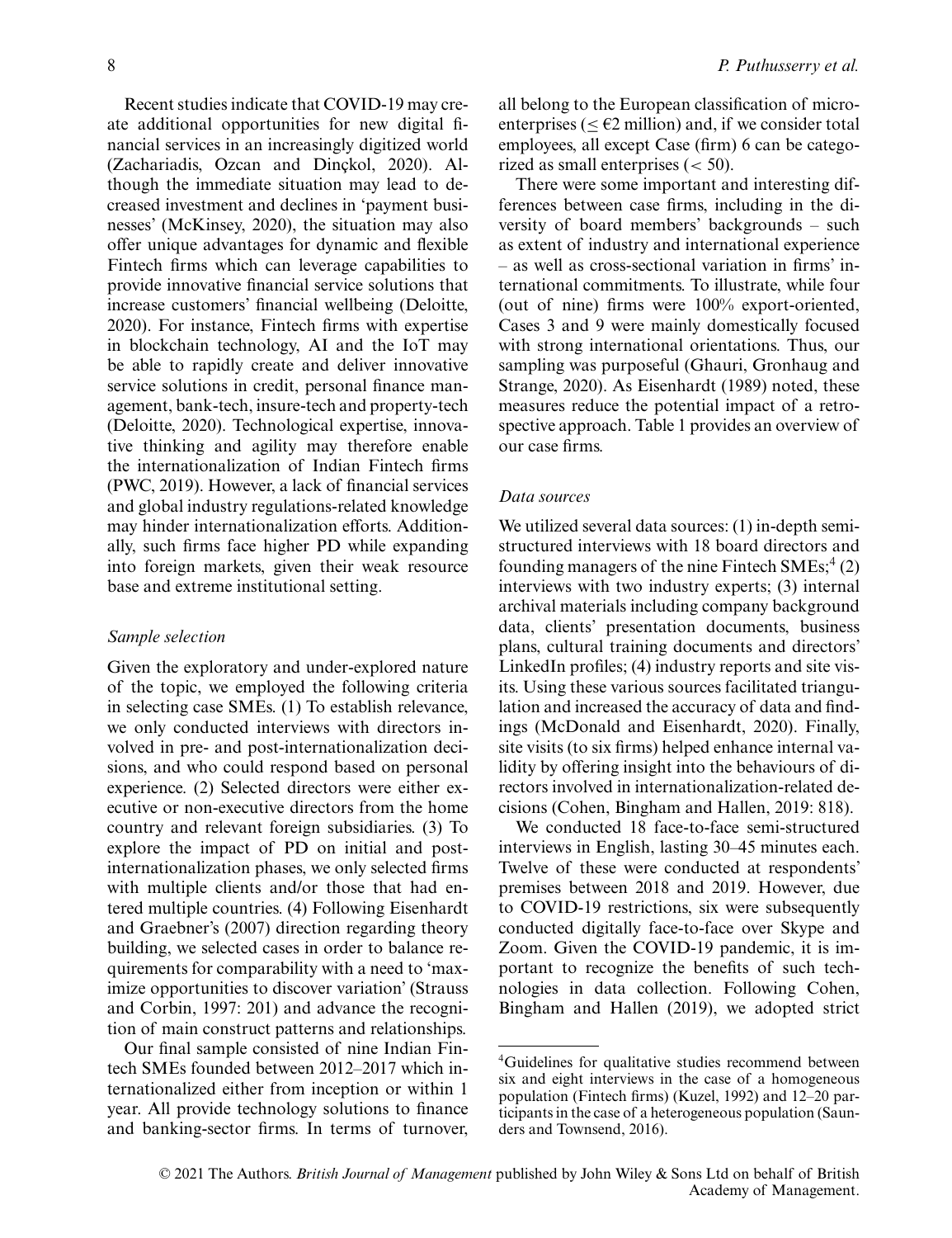| Table 1. Case overview      |                                                   |                     |                                |                                   |              |                 |                                      |                                                                          |                                        |
|-----------------------------|---------------------------------------------------|---------------------|--------------------------------|-----------------------------------|--------------|-----------------|--------------------------------------|--------------------------------------------------------------------------|----------------------------------------|
| Case number                 | Product/service                                   | Employees           | Turnover<br>$\widehat{\Theta}$ | Foreign<br>sales<br>$\frac{5}{6}$ | Founded      | export<br>First | Country of<br>first foreign<br>sales | Number of countries                                                      | Board type (number<br>of directors)    |
| Case 2<br>Case <sub>1</sub> | Payment application<br>Software solution          | $\frac{6}{2}$<br>25 | 190,000<br>95,000              | 100%<br>95%                       | 2013<br>2014 | 2013<br>2015    | <b>UAE</b><br><b>UAE</b>             | 5 – UAE, Indonesia, Kuwait,<br>4 - UAE, Qatar, UK, USA<br>Qatar, Bahrain | Transnational (3)<br>Transnational (3) |
| Case 3                      | Digital media                                     | 23                  | 100,000                        | $30\%$                            | 2012         | 2012            | USA                                  | Singapore, Korea, Japan,<br>7 - North America, UK,<br>Qatar, UAE         | Domestic(5)                            |
| Case 4<br>Case 5            | Travel insurance solution<br>Technology solutions | $\overline{30}$     | 180,000<br>100,000             | $80\%$<br>$70\%$                  | 2015<br>2013 | 2016<br>2015    | Thailand<br>UK                       | 6 - Thailand, UK, Australia,<br>Spain, USA, UAE<br>$-$ UK                | Transnational (2)<br>Domestic (6)      |
| Case 6<br>Case 7            | Technology management<br>Payment app              |                     | 500,000<br>42,000              | 100%<br>100%                      | 2014<br>2017 | 2014<br>2017    | UК<br>UK                             | $2 - UK$ , UAE<br>$-$ UK                                                 | Transnational (2)<br>Transnational (2) |
| Case 8                      | Payment gateway                                   | 30                  | 900,000                        | 100%                              | 2015         | 2015            | Germany                              | 4 - Germany, Belgium, Italy,<br>Spain                                    | Transnational (4)                      |
| Case 9                      | ĿoI                                               | $\approx$           | 55,000                         | 30%                               | 2017         | 2018            | Turkey                               | 5 - Turkey, Mexico, UAE,<br>USA, Germany                                 | Domestic <sup>(3)</sup>                |

We adopted a general interview guide approach (Patton, 1990) for each interviewee, which provided a core structure to alleviate validity concerns associated with collecting data across cases (Miles and Huberman, 1994). The approach also allowed an element of freedom and storytelling, whereby directors could reflect on personal internationalization journeys (see Appendix 1 in the online Supporting Information). To triangulate and further enrich the semi-structured interviews, we gathered internal archival data from multiple sources (see Appendix 2 in the online Supporting Information).

#### *Data analysis*

Following established case-based research methods, we analysed the data in several stages (Eisenhardt and Graebner, 2007; Yin, 2009). We began by analysing industry reports to build a narrative of the Fintech industry – worldwide and then in India to understand the context. Next, we synthesized company-level data into separate case histories. The cases helped identify directors' perceptions regarding PD challenges and how they coped with these during pre- and post-internationalization phases. Consistent with prior literature, PD challenges were categorized at country, business and individual levels (Safari and Chetty, 2019). Following Child, Rodrigues and Frynas (2009), we categorized PD coping methods as bridging and ad hoc. To facilitate within-case analysis (Eisenhardt, 1989), secondary sources (e.g. company background and cultural training materials) were combined with interview transcripts to build descriptive narratives around

<sup>5</sup>Respondents were informed about confidentiality and anonymity issues to improve the integrity of responses. In six cases we included respondents from both head offices and foreign subsidiaries with transnational boards, while in the remaining three cases we included executive founder directors and an advisory non-executive director. Identifying and accessing founder directors for research studies is challenging (Blackburn and Kovalainen, 2009), yet their reflections – based on personal experiences – help increase the validity of findings (Nummela *et al*., 2014). All interviews were audio-recorded and transcribed verbatim, which facilitated the analysis of narratives emerging from each interview. Finally, each interview was initially analysed by two study authors before being checked by the remainder to ensure accuracy.

<sup>© 2021</sup> The Authors. *British Journal of Management* published by John Wiley & Sons Ltd on behalf of British Academy of Management.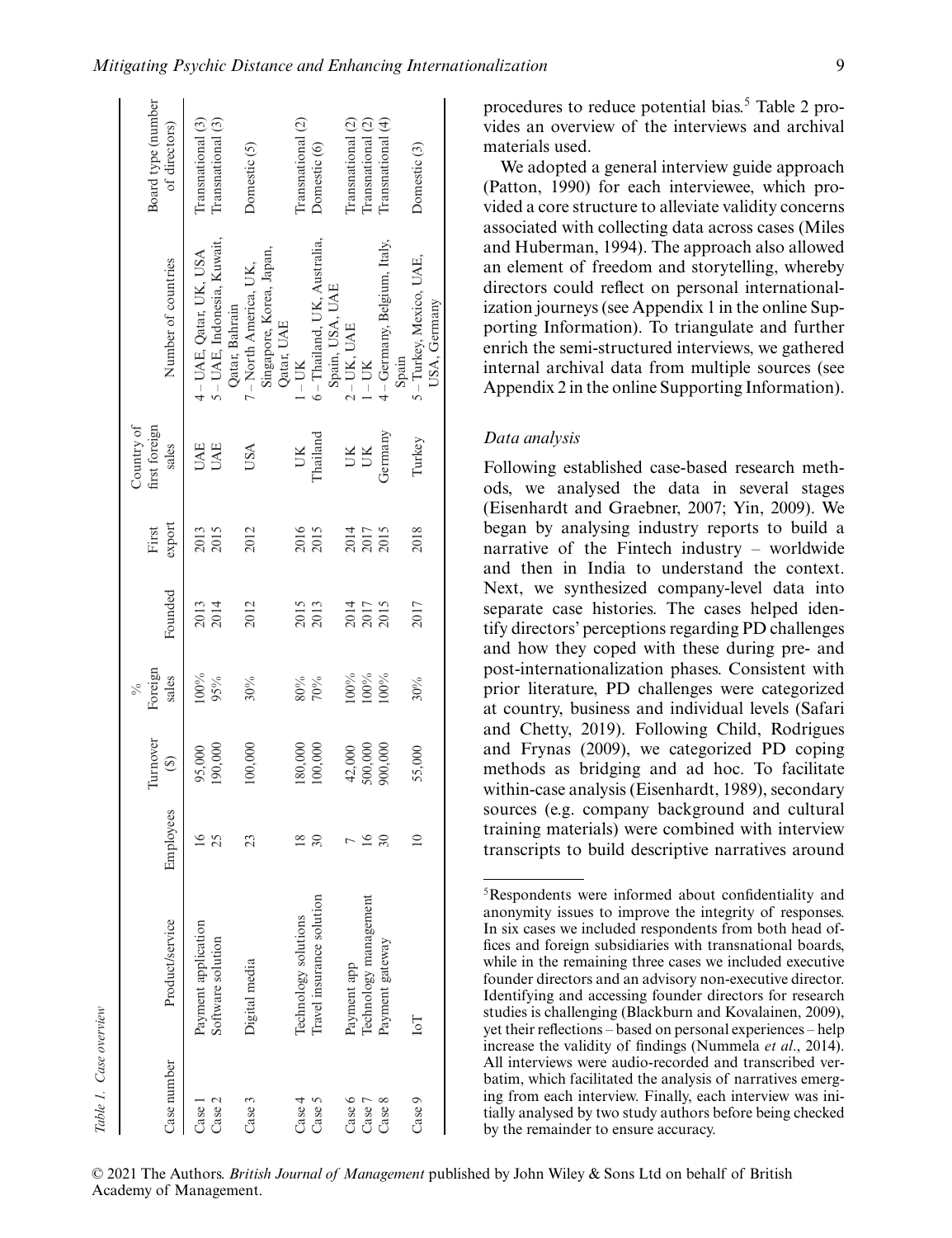| Table 2. Personal profile of interviewees |                                 |                             |                                                   |                                                                                 |
|-------------------------------------------|---------------------------------|-----------------------------|---------------------------------------------------|---------------------------------------------------------------------------------|
| Case number                               | Internal informants (location)  | Industry experience (years) | International experience (number<br>of countries) | Archival sources                                                                |
| Case 1                                    | CEO (India)                     | 22                          | 14 years (Singapore, Europe, ME,<br>USA)          | Client presentation videos; business plan;<br>meeting minutes                   |
|                                           | Director (UAE) ethnic Indian    | 5                           | 25 years (UAE)                                    |                                                                                 |
| Case 2                                    | MD (India)                      | 15                          | 6 years (Taiwan)                                  | Company background; directors' LinkedIn<br>profile                              |
|                                           | ED (UAE) ethnic Indian          | $\circ$                     | 15 years (UAE)                                    |                                                                                 |
| Case 3                                    | CMO (India)                     | $\sim$                      | Worked with foreign clients                       | LinkedIn profiles; company background<br>Client presentation videos; directors' |
|                                           | NED (India)                     | $\Im$                       | 10 years (USA, Europe & UAE)                      |                                                                                 |
| Case 4                                    | Director (India)                | $\infty$                    | Worked with foreign clients                       | Cultural training documents; client<br>presentation documents                   |
|                                           | CEO (UK)                        | $\overline{10}$             | 8 years (India, USA, Europe)                      |                                                                                 |
| Case 5                                    | Director (India)                | $\sim$                      | 3 years (USA)                                     | background; client presentation videos<br>Company background; directors'        |
|                                           | NED (India)                     | $\approx$                   | 12 years (USA, UK)                                |                                                                                 |
|                                           |                                 | $\overline{12}$             |                                                   |                                                                                 |
| Case 6                                    | Director (India)                |                             | Worked with foreign clients                       | Client presentation slides; cultural training<br>documents                      |
|                                           | MD (UK) ethnic Indian           | $\overline{18}$             | 18 years (India, Europe)                          |                                                                                 |
| Case 7                                    | Director of engineering (India) | 25                          | Worked with foreign clients                       | presentation slides; meeting minutes<br>Cultural training documents; client     |
|                                           | CEO (UK) ethnic Indian          | 15                          | 10 years (India, USA & UK)                        |                                                                                 |
| Case 8                                    | Director (India)                | 12                          | 6 (USA and Belgium)                               | Company background; directors' LinkedIn<br>profiles                             |
|                                           | Director (Germany)              | $\overline{10}$             | 8 India, Europe, USA, Germany                     |                                                                                 |
| Case 9                                    | Business director (India)       | 26                          | 20 years (global experience)                      | Company background; client presentation<br>documents; business plan             |
|                                           | CEO (India)                     | 5                           | Worked with foreign clients                       |                                                                                 |
| Industry experts                          | Senior executive - Indian MNE   | $\infty$                    | 18 years (USA, Europe)                            | Industry reports by PWC, EY, KPMG,<br>Medici                                    |
|                                           | Fintech consultant (India)      | $\overline{15}$             | 5 years (USA, Europe); foreign<br>clients         |                                                                                 |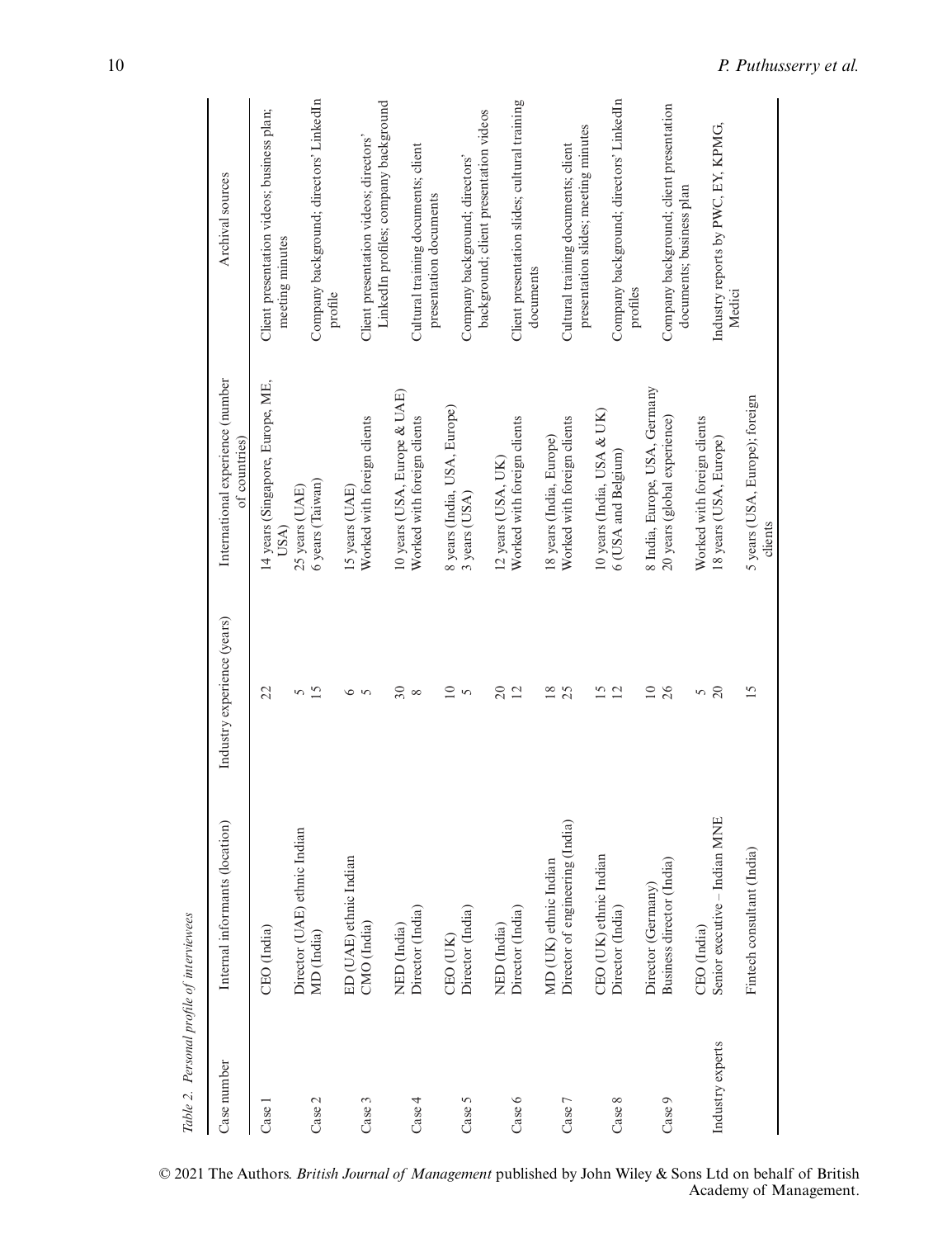each case. Following our study aims, we first captured SMEs' multilevel PD challenges during pre- and post-internationalization phases by labelling them as country, business or individuallevel distances. We then identified emerging patterns related to PD coping approaches at each internationalization phase – categorizing whether executive or non-executive directors helped. This resulted in several key themes within each case. Next, using an abductive approach (Dubois and Gadde, 2002; Gyongyi and Karen, 2005), we conducted cross-case analysis (Miles and Huberman, 1994) to identify common themes and constructs. This was an iterative approach, whereby cases were analysed separately by all authors who then came together to compare within-case and across-case themes (Sinkovics, Penz and Ghauri, 2008). Variations in interpretations were resolved through further discussions with all authors. This process enhanced the reliability and validity of the findings (Sinkovics, Penz and Ghauri, 2008). Tables 3a and 3b provide an overview of the data structure.

#### **Findings**

In this section, we report how Indian Fintech SME directors leverage their social and human capital to address PD challenges during pre- and postinternationalization phases.

#### *Psychic distance and the role of directors during pre-internationalization phase*

Directors reported that both country and business-level PD challenges impacted the preinternationalization phase. Breadth of directors' social and human capital dimensions was identified as important in helping bridge PD impact at this stage.

*Human capital heterogeneity of directors.* Directors' prior international and industry experiences helped SMEs comprehend institutional and governance differences between home and host markets. Additionally, they helped mitigate potential challenges arising from such differences, which could negatively affect emerging market Fintech SMEs' internationalization efforts, given the weak support they receive from home governments. Specifically, it was highlighted as a critical bridging mechanism during initial phases of internationalization.

As shown in Table 4, the UK-based CEO of Case 4 inferred that his *prior experience was instrumental in learning about data protection (GDPR) challenges in the UK market*. Additionally, and consistent with an important role for human capital, directors' educational backgrounds and prior work experience were found complementary in helping overcome specific business challenges during initial internationalization phases. This is demonstrated in the responses of both UK and Indian directors in Cases 7 and 9.

Although knowledge provided to firms through directors' prior experience and education (congenital knowledge) represented important sources for bridging differences between home and host markets, directors of several SMEs disclosed that they adopt an intentional and systematic approach to developing first-hand experience through indirect internationalization (experiential learning) (Huber, 1991) in order to address PD. For example, one senior executive, who coordinates small firms for big banking projects requiring several software solutions (system integrator), made the point that regulatory differences are especially challenging for small startups from weak and evolving institutional environments – such as those observed in emerging markets. This infers that board directors' knowledge of host markets and business segments is crucial in mitigating such challenges.

Responses also revealed, similar to Huber's (1991) 'grafting', that firms co-opt experienced non-executive directors and/or consultants to boards when they lack prior experience and networks to deal with foreign clients and other institutional related differences. In such cases, specialists, including accountants, lawyers, industry experts and consultants, were selected as non-executive directors, primarily to augment the expertise and experience of executive directors. This was indicated in the response by a non-executive director of Case 3.

*Network heterogeneity of directors.* The responses revealed that having directors with diverse networks in different markets and industries helped internationalizing SMEs understand the impacts of differences in culture, language, technological development, infrastructure, political and legal systems. For example, this is highlighted in the response by the managing director of Case 1.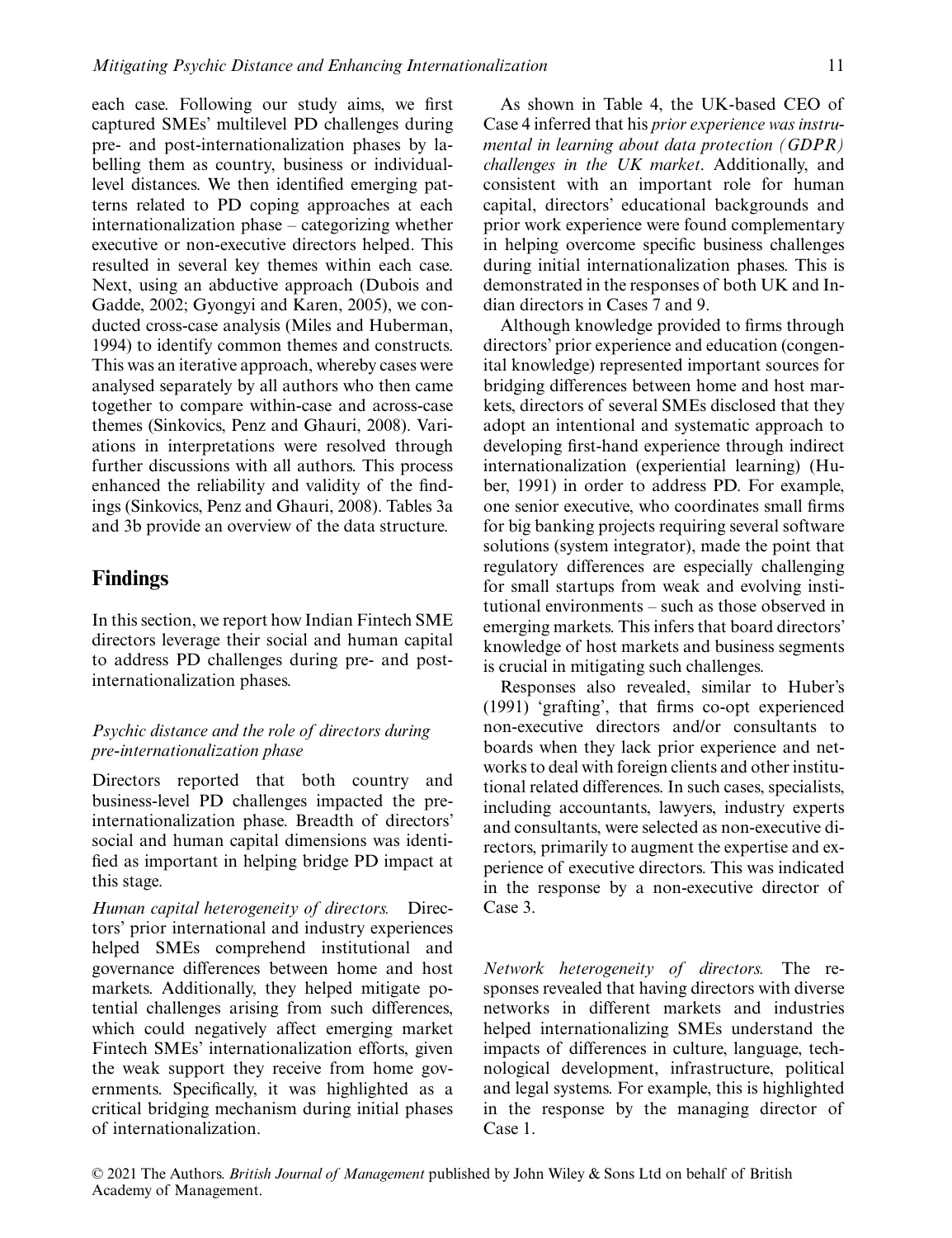| Table 3a. An overview of the data structure pre-entry                                                                                                                                                                                                                                         |                                                                |                                                 |                                |                            |                 |
|-----------------------------------------------------------------------------------------------------------------------------------------------------------------------------------------------------------------------------------------------------------------------------------------------|----------------------------------------------------------------|-------------------------------------------------|--------------------------------|----------------------------|-----------------|
| Open coding                                                                                                                                                                                                                                                                                   | First-order themesAxial coding                                 | Aggregate dimensions                            | Level of PD                    | Role of directors          | Type of coping  |
| hon<br>experience and I live and work in the UK, so I know<br>Regulatory differences are always a challenge when<br>first enter a new market I have several years of<br>that it is a major challenge for foreign companies                                                                    | Congenital learning<br>$-$ Prior experience                    | heterogeneity<br>Human capital                  | $-$ Country                    | Executive                  | Bridging        |
| that not only gave me connections but helped learn<br>providing consultancy services [technology-related]<br>have worked in industry and academia. I was also<br>about the market, technology, industry                                                                                       | $-$ Prior experience $\&$ education<br>$-$ Congenital learning |                                                 | $-$ Country<br>$-$ Business    | Executive                  |                 |
| have an engineering degree and have worked in an<br>[Indian] IT MNE for several years                                                                                                                                                                                                         | $-$ Congenital learning<br>- Education                         |                                                 | $-$ Business<br>$-$ Country    | Executive                  |                 |
| [Startups] usually start as a secondary vendor to gain<br>experience and understanding of the market and<br>business                                                                                                                                                                          | - Experience/indirect entry<br>Experiential learning           |                                                 | <b>Business</b><br>$-$ Country | Executive                  |                 |
| services and sit on the boards of a few companies here<br>business experience. I have several years of experience<br>were fresh computer graduates and did not have any<br>I helped them deal with international clients as they<br>in India and abroad. I now provide consultancy            | $-$ Prior experience $\&$ education<br>$-$ Grafting            |                                                 | $-$ Business<br>$-$ Country    | Non-executive              |                 |
| did not face any major challenges in the early stages as<br>my partner dealt with the contractual & other legal<br>issues                                                                                                                                                                     | - Relying on partner<br>$-$ Vicarious learning                 | heterogeneity of<br>Social capital<br>directors | $-$ Country<br>$-$ Business    | Executive                  | <b>Bridging</b> |
| Those connections helped me a lot The legal expert<br>who deals with the legalities of GDPR and I were on<br>I made an intentional effort to create connections.<br>the advisory board of an aerospace company                                                                                | - Personal relationship<br>- Grafting                          |                                                 |                                | Non-executive<br>Executive |                 |
| He<br>the<br>technical team here He [partner in the UK] is a<br>has very good connections there. He looks after<br>market. He gives us all client and market-related<br>technical person but he is a businessman as well.<br>He saw an opportunity in this field. I manage the<br>information | $-$ Vicarious learning<br>- Partnership                        |                                                 | $-$ Business                   | Executive                  |                 |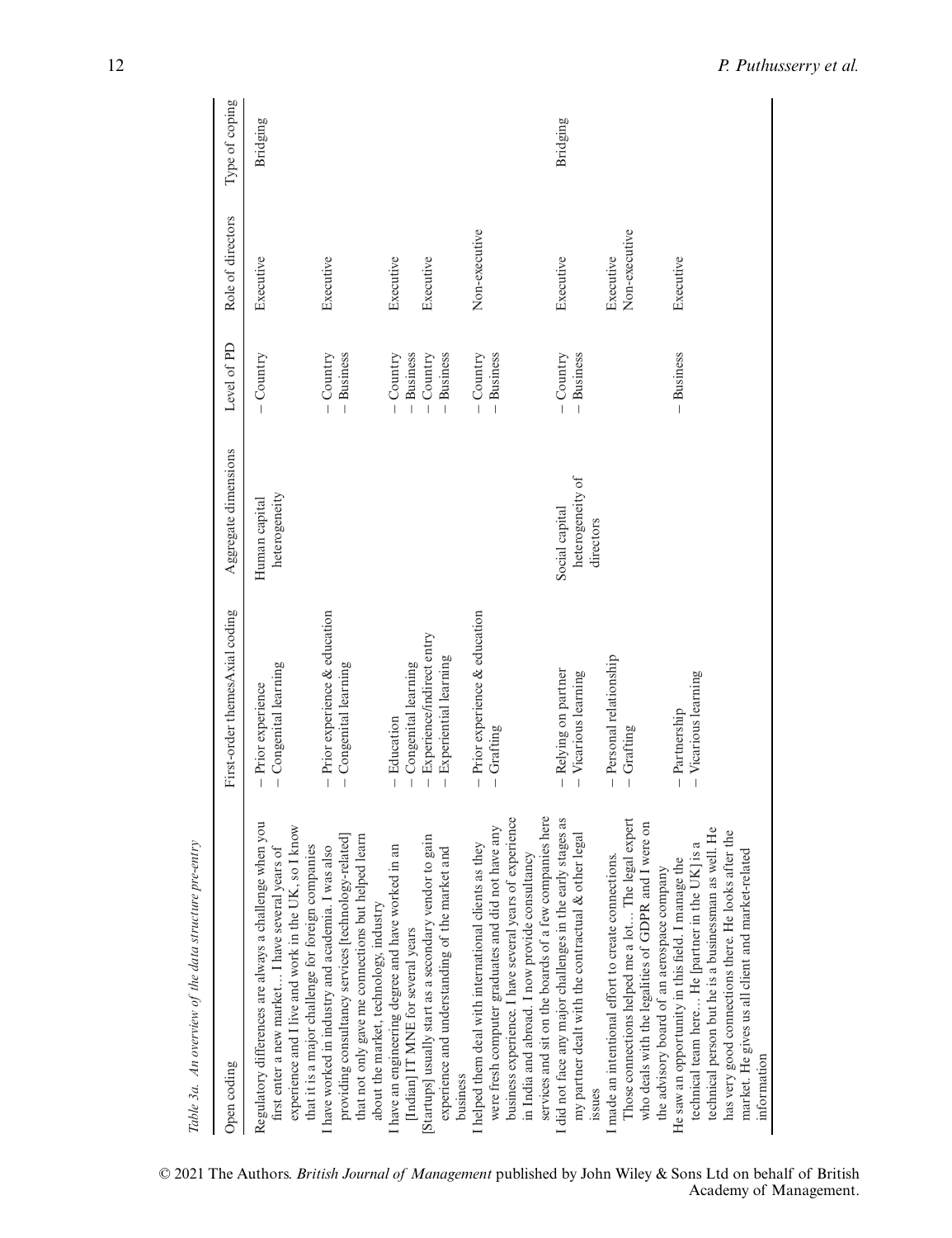| Table 3b. An overview of the data structure post-entry                                                                                                                                                                                                                                  |                                                                      |                                                                       |                                |                   |                    |
|-----------------------------------------------------------------------------------------------------------------------------------------------------------------------------------------------------------------------------------------------------------------------------------------|----------------------------------------------------------------------|-----------------------------------------------------------------------|--------------------------------|-------------------|--------------------|
| Open coding                                                                                                                                                                                                                                                                             | First-order themesAxial coding                                       | Aggregate dimensions                                                  | Level of PD                    | Role of directors | Type of coping     |
| clear and transparent if the customers are educated,<br>knowledgeable, technical people. If they are not, we<br>g<br>There are different types of customers. We have to<br>try to make things clear to them otherwise we<br>discontinue the contract                                    | - Industry & host market<br>$-$ Experiential learning<br>experience  | Homogeneous industry<br>market-specific<br>human capital<br>and host  | $-$ Individual                 | Executive         | Ad hoc             |
| otherwise, even a simple breaching can be an issue<br>It [GDPR] is simple if we understand the basic logic;<br>Although we got some help from legal experts, we<br>learned this over time through our experience                                                                        | - Host market experience<br>$-$ Experiential learning                |                                                                       | $-$ Business                   | Executive         |                    |
| graduates We provide formal training. It varies<br>Our people [Indian directors and employees] lack<br>cultural skills as they are mainly engineering<br>from country to country                                                                                                        | - Host market experience<br>$-$ Experiential learning                |                                                                       | $-$ Individual<br>$-$ Business | Executive         | Bridging           |
| they side-step that by asking us to show a lower price.<br>It is not suitable for us, but we have no other option<br>It [UAE] is not a very transparent market. Sometimes<br>as they are one of our prestigious customers. It is a<br>government organization. Pricing is an issue here | $-$ Industry experience $\&$<br>$-$ Experiential learning<br>network | specific human &<br>industry/market-<br>social capital<br>Homogeneous | $-$ Business                   | Executive         | approach<br>Ad-hoc |
| more micro-level issues that we face once we are in the<br>Developing a personal-level trust-based relationship is<br>also important to address the specific business and<br>market                                                                                                     | $-$ Experiential learning<br>- Personal trust-based<br>relationship  | market-specific social<br>industry/host<br>Homogeneous<br>capital     | - Individual<br>$-$ Business   |                   | Bridging           |
| We allowed them to interact with the clients directly.<br>They made mistakes initially but learned from that.<br>Some of them [Indian executives] even came here<br>[UK] and worked with the clients                                                                                    | $-$ Experiential learning<br>- Partner support                       |                                                                       | — Individual<br>$-$ Business   | Executive         |                    |
| My legal expert is a close friend. He deals with GDPR,<br>corporate tax and other bureaucratic issues. He runs<br>workshops                                                                                                                                                             | $-$ Experiential learning<br>- Social network                        |                                                                       | $-$ Business                   | Executive         |                    |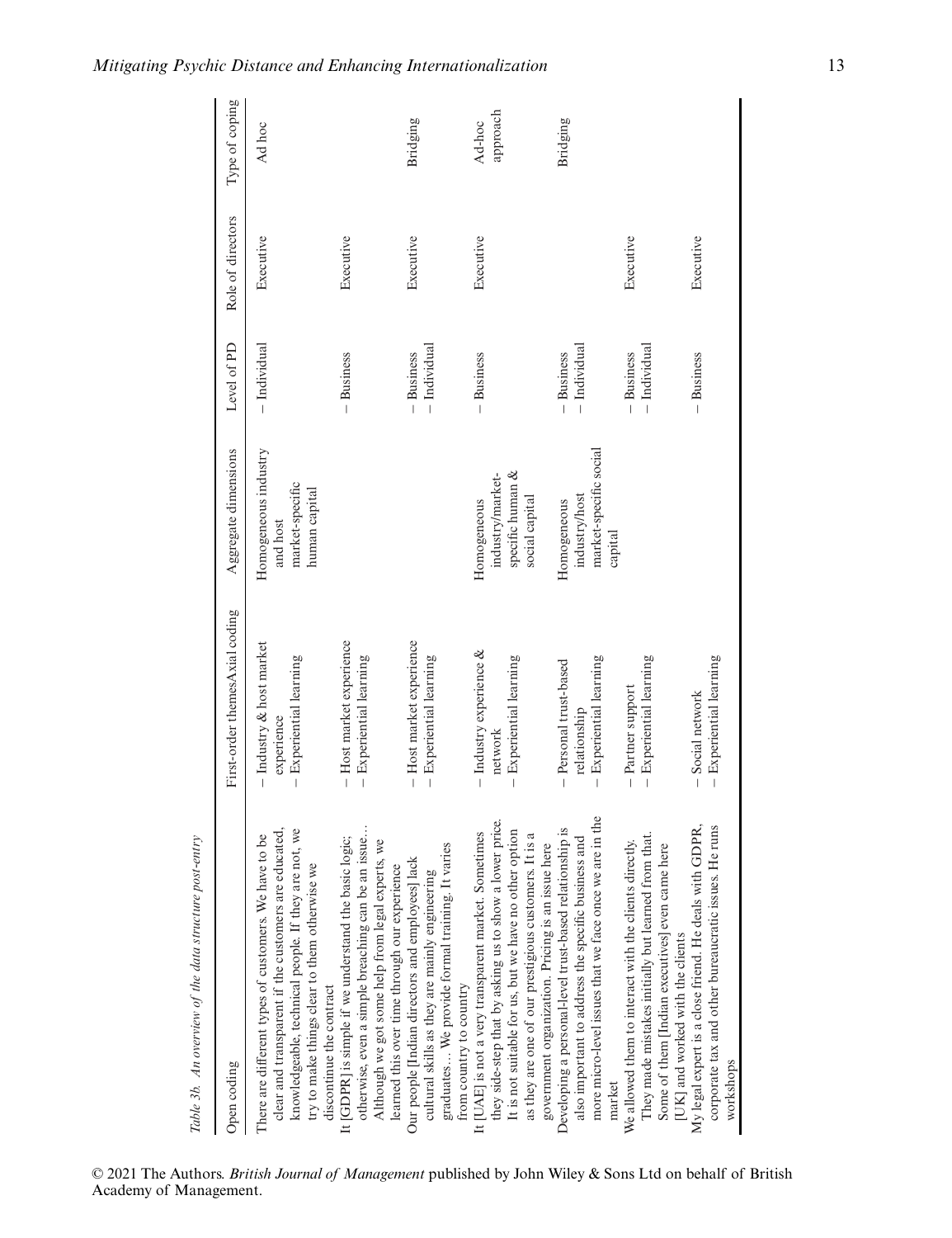| l |                     |
|---|---------------------|
|   |                     |
|   |                     |
|   |                     |
|   |                     |
|   |                     |
|   |                     |
|   |                     |
|   |                     |
|   |                     |
|   |                     |
|   |                     |
|   |                     |
|   | $\overline{a}$<br>j |
|   |                     |
|   |                     |
|   |                     |
|   | ł                   |
|   |                     |
|   |                     |
|   | l                   |
|   |                     |
|   |                     |
|   |                     |
|   |                     |
|   |                     |
|   |                     |
|   |                     |
|   |                     |
|   | ï                   |
|   |                     |
|   |                     |
|   | j                   |
|   |                     |
|   |                     |
|   |                     |
|   |                     |
|   |                     |
|   |                     |
|   |                     |
|   | l                   |
|   |                     |
|   |                     |
|   |                     |
|   | ł                   |
|   |                     |
|   |                     |
|   |                     |
|   |                     |
|   |                     |
|   |                     |
|   |                     |
|   |                     |
|   |                     |
|   |                     |
| ۱ | l                   |
|   |                     |
|   | ֚֚֬                 |
|   |                     |
| I | ś<br>j<br>ī         |

| Case ID                                            | Dimensions                                               | Representative quotes                                                                                                                                                                                                                                                                                                                                                                                                                                                                                                                                                                                                   |
|----------------------------------------------------|----------------------------------------------------------|-------------------------------------------------------------------------------------------------------------------------------------------------------------------------------------------------------------------------------------------------------------------------------------------------------------------------------------------------------------------------------------------------------------------------------------------------------------------------------------------------------------------------------------------------------------------------------------------------------------------------|
| Human capital heterogeneity of directors<br>Case 4 | Prior international and<br>industry experience           | Regulatory differences are always a challenge when you first enter a new market. We know that GDPR is an issue in<br>data, including how and where we store it, who will access it. Moreover, the data processing should be in the UK.<br>Europe and we need to be clear about that before we even start the deal. We should declare how we manage the<br>I have several years of experience in this industry and I live in the UK, so I know that it is a major challenge for<br>foreign companies experience and connections are important to deal with this issue. [CEO - UK]                                        |
| Case 7                                             | Educational background                                   | was also providing consultancy services [technology-related] that not only gave me connections but helped learn<br>I am a technically qualified person and I have worked in both industry and academia. While I was in academia, I<br>about the market, technology, industry. [CEO - UK]                                                                                                                                                                                                                                                                                                                                |
| Case 7                                             | Educational background and<br>prior experience           | partner in the UK deals with business and other issues [regulatory]. It [data protection] is challenging as we do not<br>pay much attention to it as our system is different here. My partner knows it well. He provides training for us. We<br>We complement each other. Although I have a very good understanding of the business, my skills and strengths are<br>in technology. I have an engineering degree and have worked in an [Indian] IT MNE for several years. But, my<br>complement each other. [Engineering director - India]                                                                               |
| Case 9                                             | Prior industry experience and<br>qualifications          | We [three directors] have diverse backgrounds. I am the business director. I deal with all business-related matters. I<br>years. My other two directors are technical people. They also have diverse expertise. One of them is a software<br>engineer, and the other one has a degree in electronics. We know the industry and have the technology as well.<br>worked for several MNEs, so I know the industry very well and have developed a very good network over the                                                                                                                                                |
| $e$ xpert<br>Industry                              | Experiential knowledge of<br>host market                 | Technical knowledge is not enough. You will have to comply with their security audit [GDPR], which is usually<br>tricky for startups. They [startups] usually start as a secondary vendor to gain experience and understanding of<br>Big clients [in Europe] are difficult to deal with if you do not have experience and knowledge about the market.<br>the market and business. [Industry expert 1]                                                                                                                                                                                                                   |
| Case 3                                             | Co-opting experienced<br>directors                       | experience. I have several years of experience in India and abroad. I now provide consultancy services and sit on<br>I helped them deal with international clients as they were fresh computer graduates and did not have any business<br>the boards of a few companies here. I think open communication is crucial as they [foreign clients] always have<br>meetings on time, showing our expertise, etc. are essential. We have to be careful about how we communicate.<br>some reservations about us [Indians]. We have to be professional, such as responding promptly, attending<br>Non-executive director - India |
| Network heterogeneity of directors<br>Case 1       | business associates/partner<br>Network relationship with | in Dubai for several years. He has good connections there. He speaks Arabic. I did not face any major challenges<br>This business came through my [then] partner, who is the director of my company now. He had a different business<br>in the early stages as my partner dealt with the contractual and other legal issues. Also, I lived there for several                                                                                                                                                                                                                                                            |
| Case 7                                             | Directors' social network                                | I have been living and working in foreign countries for several years. Wherever I went, I made an intentional effort to<br>deals with the legalities of GDPR and I were on the advisory board of an aerospace company. I provide them<br>constant touch with people in the field. Those connections helped me a lot. For example, the legal expert who<br>create connections. I used to provide consultancy services to companies when I was an academic. I was in<br>years so I have some understanding of the differences. [CEO - India]                                                                              |
| Case 6                                             | Ethnic ties                                              | previous company. He [partner in the UK] is a technical person but he is a businessman too. He has very good<br>opportunity in this field. I manage the technical team here. All my team members have worked with me at my<br>connections there. He looks after the market. He gives us all client and market-related information. [Case 6]<br>My partner is an Indian living in the UK. I did some work for him before we decided to start this. He saw an<br>technology [blockchain]-related advice, whereas my friend provides legal advice to them. [CEO - UK]                                                      |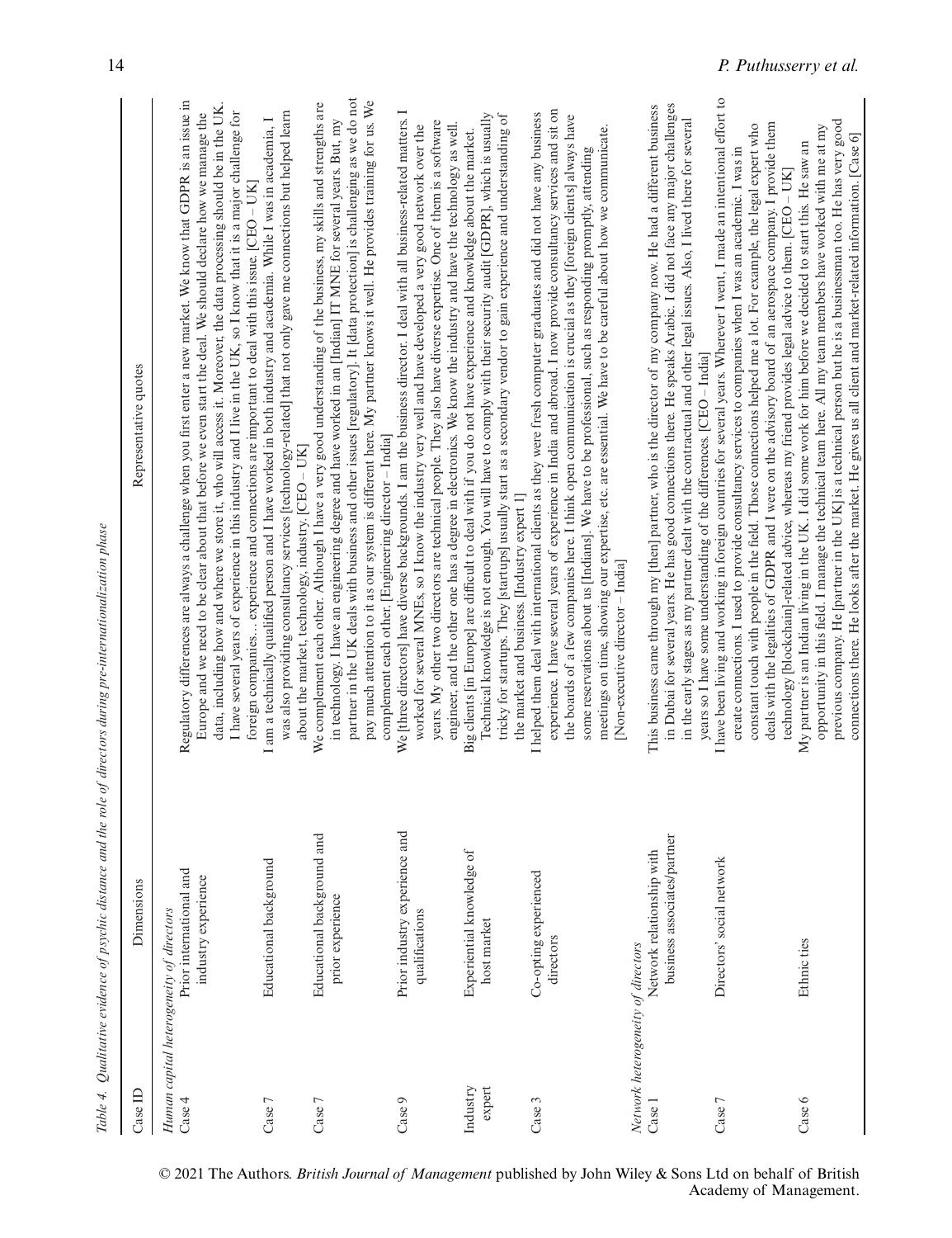Directors felt that although international experience encouraged learning about cultural differences, the main benefits were opportunities to develop network relationships in foreign markets. Interactions with network associates appeared to strengthen knowledge connections and facilitated vicarious learning of acquired second-hand experience through interacting and observing the approaches and strategies of each other (Huber, 1991; Puthusserry, Khan, Knight and Miller, 2020). Directors' network relationships also facilitated acquisition of experts' tacit knowledge to overcome knowledge gaps (grafting) and mitigate PD. This is emphasized in the response by the UKbased CEO of Case 7. These findings support observations by Blomkvist and Drogendijk (2013), who found that managers' prior experiences are important in overcoming PD.

Furthermore, board network heterogeneity augmented vicarious learning and offered a distinctive capability to identify and mitigate specific business-related challenges, including customer requirements, market trends, competition and technological developments (as indicated by the Indian director of Case 6). This is consistent with Puthusserry, Child and Rodrigues' (2014) study on the PD coping strategies of British and Indian partner SMEs.

#### *Psychic distance and the role of directors during post-internationalization phase*

Major challenges for Indian Fintech SMEs at the post-internationalization stage included business and individual-level (company-specific) PD, stemming from differences in the legal and language systems of host markets. Directors indicated that their prior experiences and networks specific to particular host markets, industry and businesses were important in mitigating PD.

In Table 5 we provide qualitative evidence further detailing the role of boards in mitigating PD during the post-entry phase.

*Homogeneous industry/market-specific human capital.* Directors' human capital, including prior industry and market experiences, educational background and expertise, were identified as critical in meeting post-entry-related PD challenges. Particularly, prior experience was found to improve the quality of directors' decision-making regarding PD coping mechanisms. Experience of specific markets was vital in understanding customer requirements and behaviour. This is consistent with Child *et al*.'s (2017) observation that prior experience is a key learning component because it facilitates SMEs' internationalization and improves performance. This is further confirmed by the responses of both Indian and United Arab Emirates (UAE) directors in Case 2.

Directors' host market and/or industry-specific experiences (congenital knowledge) were always valuable in helping firms select appropriate PD coping mechanisms. This supports the view that congenital knowledge enhances directors' international entrepreneurial orientation (Puthusserry, Khan, Knight and Miller, 2020), thereby promoting more proactive self -learning approaches (experiential learning) – important for postinternationalization performance. The UK-based CEO of Case 4 reported that *he learned about the challenges of GDPR over time through his experience of dealing with it*.

Responses revealed that directors' experiential learning was valuable in addressing businessspecific post-entry PD challenges. These included ad-hoc approaches seemingly most relevant to more turbulent and 'extreme' institutional environments, including 'side-stepping' regulations and/or legislation, using alternative communication mechanisms or accepting payments in advance or in instalments. This is illustrated in the response of the UAE-based director in Case 1.

Responses also showed that transnational directors offer formal training to newer SME managers and employees who lack international experience. The review of training documents revealed that post-internationalization training was mostly focused on company or business and individual-level issues, including communication protocols, and how to address client queries and requirements, cultural etiquette and other businessspecific issues. This was highlighted in the response of a German-based director and ethnic Indian (Case 8).

*Homogeneous industry/market-specific network of directors.* Directors' market and industryspecific network relationships helped understand specific mechanisms to mitigate PD at the postinternationalization phase. The interviewees suggested that developing personal trust-based relationships with key stakeholders in host markets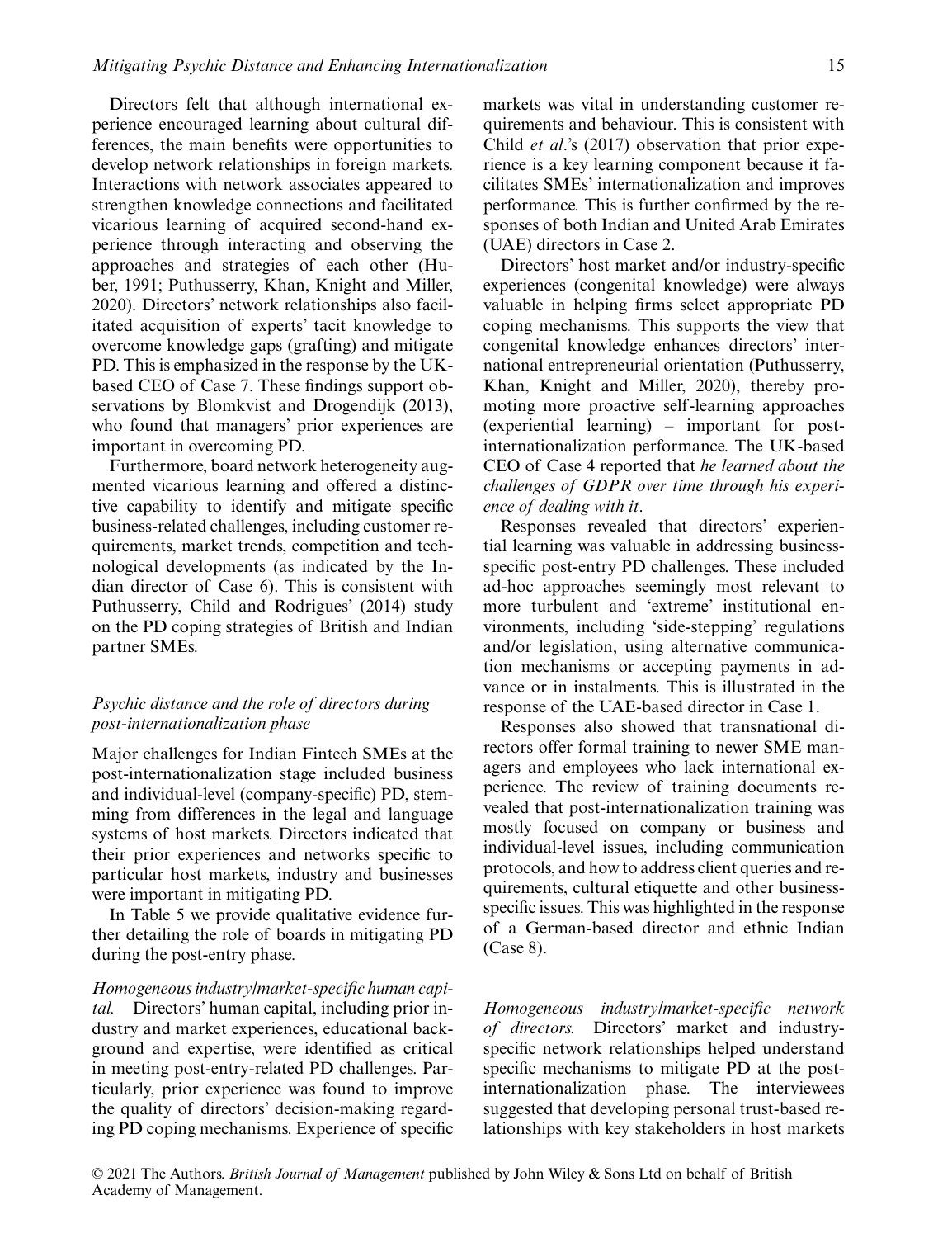|          |                                                                                                                | Table 5. Qualitative evidence of psychic distance and the role of directors during post-internationalization phase                                                                                                                                                                                                                                                                                                                                                                                                                                                                                                                                                                                                                                                                                                                                                                                                                                                                                                                       |
|----------|----------------------------------------------------------------------------------------------------------------|------------------------------------------------------------------------------------------------------------------------------------------------------------------------------------------------------------------------------------------------------------------------------------------------------------------------------------------------------------------------------------------------------------------------------------------------------------------------------------------------------------------------------------------------------------------------------------------------------------------------------------------------------------------------------------------------------------------------------------------------------------------------------------------------------------------------------------------------------------------------------------------------------------------------------------------------------------------------------------------------------------------------------------------|
| Case ID  | Dimensions                                                                                                     | Representative quotes                                                                                                                                                                                                                                                                                                                                                                                                                                                                                                                                                                                                                                                                                                                                                                                                                                                                                                                                                                                                                    |
| Case 2   | Homogeneous industrylmarket-specific human capital<br>Prior host market-specific<br>experience                 | and will be challenging to survive. We have to be also perfect with technical aspects. As a technical person, I always find it easy to<br>technical people. The Middle East is a small market, so if we do not deliver what we promise, the negative publicity can spread<br>suspicious. They would think that we were trying to cheat them. We try to make things clear to them otherwise we discontinue<br>work with them. In contrast to this, people who do not have technical knowledge usually would not have any idea about the<br>imitating others they do not realize that app/software development would sometimes take 3 to 4 days. They are always<br>There are different types [of] customers. We have to be clear and transparent if the customers are educated, knowledgeable,<br>computer-generated work so we should be fast. It is challenging to work with them. Some of them think that we are just<br>whole process. They do not know how much time is required to develop products like ours. They think it's just |
| $\csc 4$ | entrepreneurial orientation<br>knowledge & international<br>Host market experiential                           | clear data governance plan. You need to make sure that you do not store data on local computers in India. You should store it in<br>It [GDPR] is simple if we understand the basic logic; otherwise, even a simple breaching can be an issue. You are safe if you have a<br>the cloud with the European server. You should also have a clear idea about the people who access the data. You should report<br>that to your client. You are safe if you follow the proper procedure. Although we got some help from legal experts, we learned<br>this over time through our experience. [CEO - UK]<br>the contract. [Both Indian and UAE directors]                                                                                                                                                                                                                                                                                                                                                                                        |
| Case 1   | working in the host market<br>Experience of living and                                                         | company will have to go for a tender if the project cost is above 100,000 UAE Dirhams. However, they often side-step that they<br>ask us to show a lower price. It is not suitable for us, but we have no other option. They are one of our prestigious customers, and<br>The entry was easy for us, but surviving in this market [UAE] is difficult. The quality of competition in the UAE market is not that<br>we have to capture the business as well. It is a government organization. Pricing is an issue here. They want lower prices but<br>transparent market. Although quality is an essential criterion for survival, there are other issues as well. For example, the<br>good. For example, their policies are weak. There are several loopholes to bypass the policies I mean, it is not a very<br>cannot compromise the quality. [Director - UAE]                                                                                                                                                                          |
| Case 8   | Host market experience of<br>transnational directors                                                           | their requirements and then see if you can do the job. If you cannot, you have to be honest or realistic about the time required to<br>We provide formal training. It varies from country to country. In order to deal with customers, essentially you should first know<br>develop it. If you are planning to subcontract it to someone else, you should inform the client. These are some basic stuff. They<br>Our people [Indian directors and employees] lack cultural skills as they are mainly engineering graduates. Technical skills are not<br>enough to deploy them, so our responsibility is to prepare them to deal with foreign clients and to do business in this industry.<br>are young and open to learn and understand different cultures. [Case 8]                                                                                                                                                                                                                                                                     |
| Case 5   | Homogeneous industry/market-specific network of<br>industry-specific network<br>Host market and<br>social ties | micro-level issues we face once we are in the market. Communication is crucial. We are communicating only through Skype and<br>Developing a personal-level trust-based relationship with the partner is also important to address the specific business and more<br>other social media. It is always a big risk. We trust them, but we cannot do anything if they do not pay after the product is<br>delivered. Therefore, sometimes we ask for advance payments but it affects the relationship. [Director - India]<br>directors                                                                                                                                                                                                                                                                                                                                                                                                                                                                                                        |
| Case 7   | Direct personal interactions<br>with partners/clients                                                          | software and make it very technical. We think that is the way to impress the clients but foreign clients are not bothered about the<br>with the clients directly. They made mistakes but learned from that. Some of them [Indian executives] even came here [UK] and<br>The customer only wants well-presented and straightforward data. However, we [Indian executives] would want to use the latest<br>tools. This was an issue at the beginning for us but they now learned it through their experience. We allowed them to interact<br>My legal expert is a close friend. He deals with GDPR, corporate tax and other bureaucratic issues. He also runs workshops<br>worked with the clients. They learned mainly by doing, which is more effective than providing training. [CEO - UK]<br>about GDPR to everyone, including directors, in our company to create general awareness. [CEO – UK]                                                                                                                                       |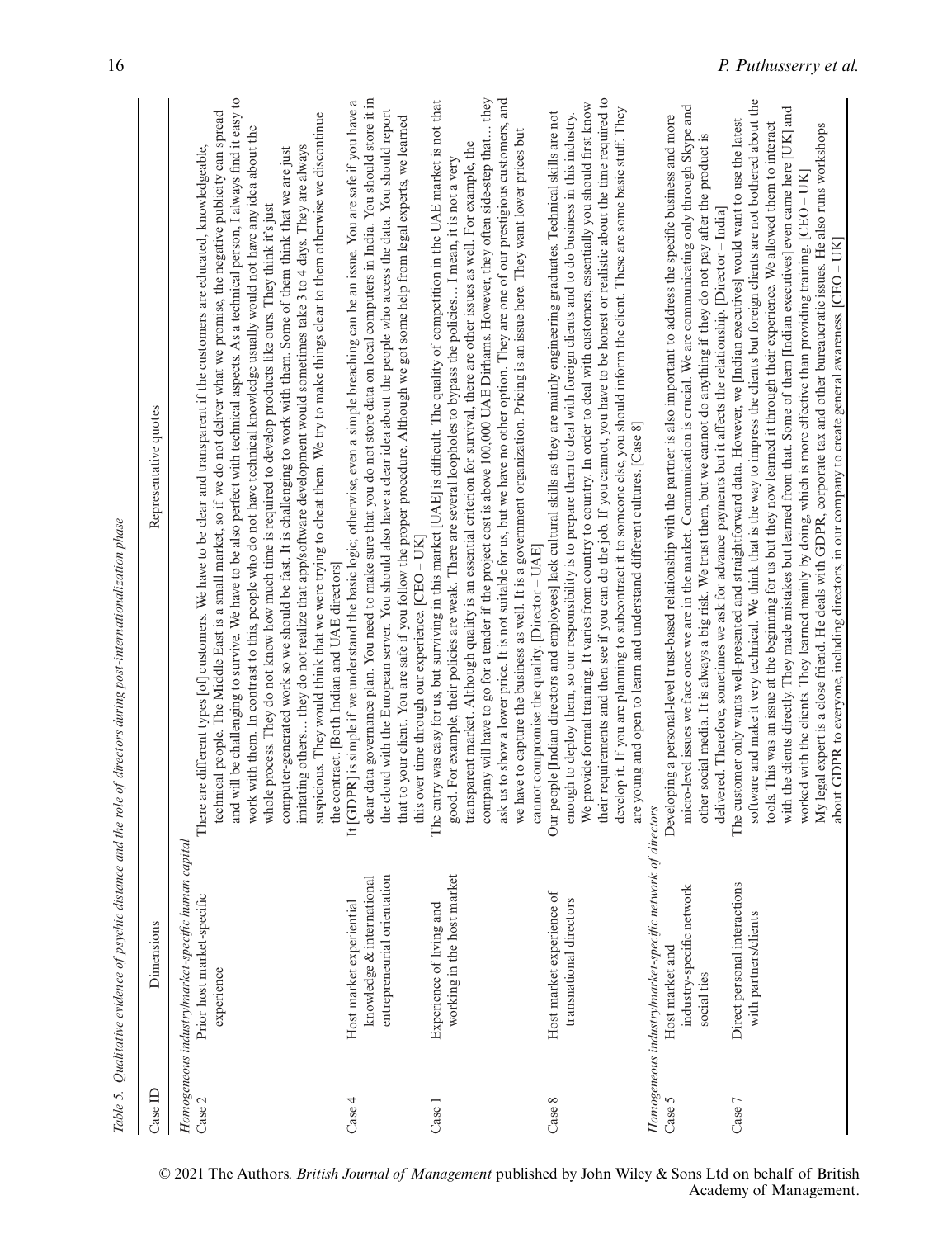facilitates experiential learning and is important to bridge post-entry PD challenges.

As previously indicated, the Indian Fintech industry is in its embryonic stage and faces challenges of 'liability of newness' and 'liability of smallness'. The interviews with directors indicated that direct personal interactions with partners or clients were imperative for young Indian Fintech executives, since many lacked the prior international business experience needed to navigate internationalization challenges. For instance, this was highlighted by the UK-based CEO of Case 7. Responses also indicated that trust-based personal relationships and/or social networks in host markets facilitated experiential learning and helped firms mitigate potential institutional impacts on business.

#### **Discussion and conclusion**

What constitutes effective corporate governance continues to be an important yet divisive question. Extant research suggests that a one-size-fits-all approach is unlikely to be effective, given the substantial heterogeneity that exists between, for example, industries, countries and even firms operating in the same institutional environments (La Porta *et al*., 1998). However, and irrespective of institutional setting, an important aspect of corporate governance relates to the role of boards of directors. Boards of directors are widely thought to contribute to firm governance and performance through 'monitoring' and 'advising' (of management) (Adams and Ferreira, 2007; Linck, Netter and Yang, 2008). In this way, the composition and backgrounds of boards matters.

In this paper, we consider the role of boards of directors in overcoming key challenges associated with internationalization, particularly in mitigating PD. Our empirical setting, the Indian Fintech sector, which is characterized by innovative startups, is experiencing dramatic and rapid growth – even when benchmarked against worldwide trends. Thus, our novel study setting allows us to explore how boards contribute to SMEs' internationalization efforts under conditions of extreme homecountry institutional environment and in a dynamic and competitive industry. More specifically, how board-level human and social capital combine to address multilevel PD challenges associated with the different stages of the internationalization process (e.g. Safari and Chetty, 2019). Until now, this aspect has been little explored and not well understood (cf. Gonzalez, 2019a).

We contribute firm-level evidence regarding how board of directors' human and social capital helps mitigate multilevel PD during pre- and post-internationalization stages of Indian Fintech SMEs (Pratt, 2009). Only a handful of prior studies have examined how internationalizing SMEs from emerging markets mitigate the impact of PD (e.g. Puthusserry, Child and Rodrigues, 2014; Yan, Hu and Liu, 2020). Existing studies mainly focus on understanding managers' perceptions towards individual-level PD and/or how interactions with home-country formal and informal institutions mitigate PD and facilitate international market selection (cf. Yan, Hu and Liu, 2020). Moreover, the aforementioned studies have largely ignored the vital role of boards in mitigating PD during pre- and post-internationalization stages. Thus, the current study contributes valuable and timely insights on the role of boards in mitigating PD. For example, we add to the corporate governance and board of directors literature with regard to the specific mechanisms through which SME boards can contribute positively to firm outcomes. Moreover, by connecting these different streams of literature with the research stream on PD, we establish an important role for boards and directors in mitigating PD for internationalizing small firms, originating from weaker and inefficient institutional settings typical of emerging markets. Figure 1 provides an overview of the theoretical model we developed through this study.

Our main findings reveal that boards provide important network-level resources and knowledge about foreign markets, which assist internationalizing emerging market SMEs in mitigating PD. Furthermore, the findings demonstrate that directors' human and social capital dimensions are instrumental in coping with PD at both pre- and post-entry stages, but their relative importance varies by stage. Specifically, at the preentry phase, breadth of human and social capital, and particularly the extent of directors' prior international and industry experience, board interlocks and prior connections, were found to be most valuable (Haynes and Hillman, 2010). With breadth of human capital facilitating experiential and congenital learning and heterogeneity in social capital supporting vicarious learning (Huber, 1991; Puthusserry, Khan, Knight and Miller, 2020;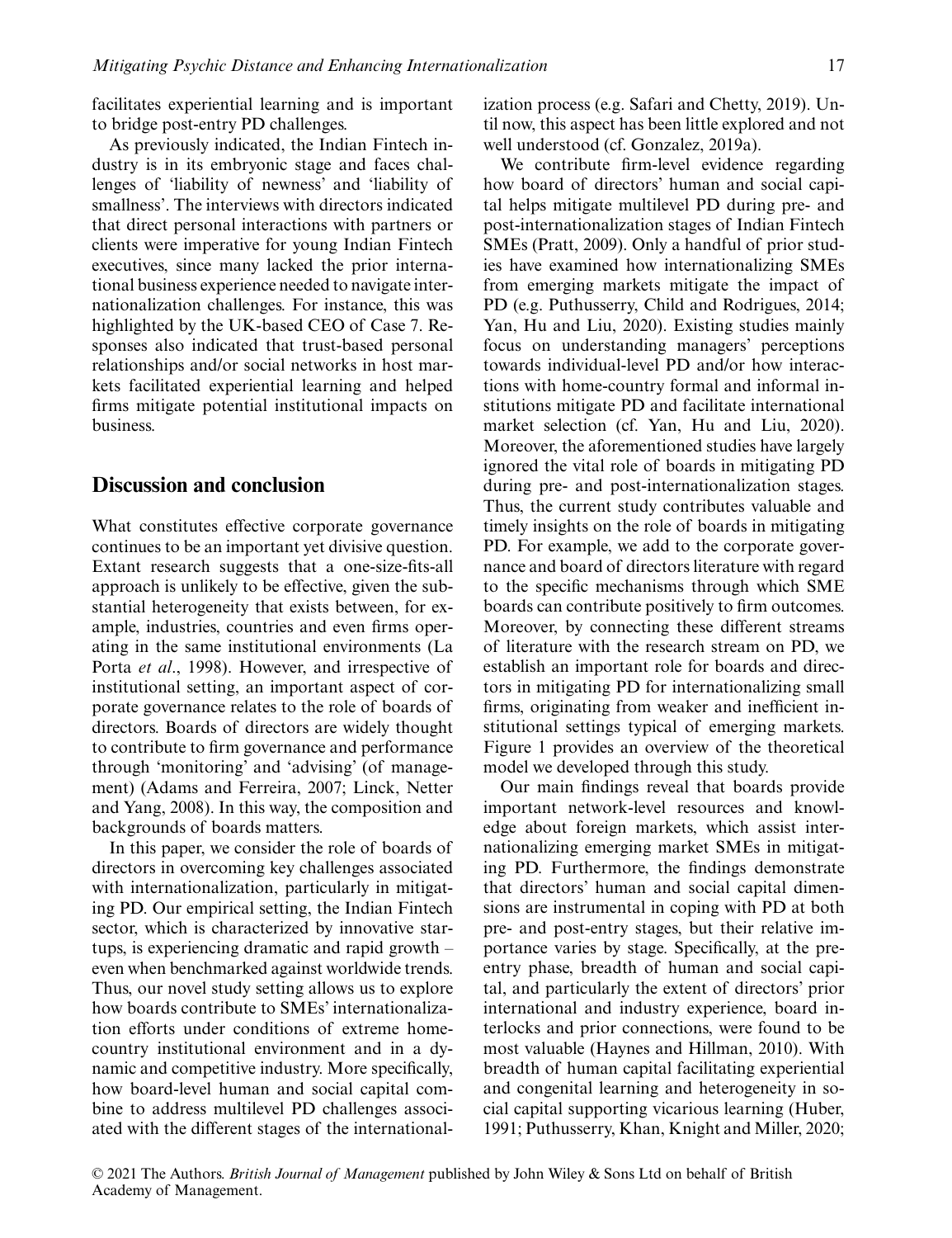

*Figure 1. Psychic distance challenges and mitigation approaches of Fintech SMEs*

Tuschke, Sanders and Hernandez, 2014). Moreover, directors' human and social capital heterogeneity was identified as helping facilitate knowledge acquisition that was not formerly obtainable within firms by grafting on (Huber, 1991) or coopting new members. However, during the postentry phase, transnational directors, with in-depth industry and host market experience (human capital) and stronger trust-based host market-specific personal relationships (i.e. those with greater social capital depth) (Haynes and Hillman, 2010), were found to facilitate faster experiential learning.<sup>6</sup> These findings provide important insights to the extant incremental stepwise approach to internationalization, where firms initially enter into close proximate markets as a risk and uncertainty reduction strategy (cf. Johanson and Vahlne, 1977). Hence, we propose:

*H1*: While breadth of board capital at the preentry phase facilitates congenital learning, vicarious learning, experiential learning and grafting approaches to cope with PD, depth of board capital at the post-entry phase enhances experiential learning to mitigate PD.

Our findings also identified that the key PD challenges during the pre-internationalization phase were broader country and business-level issues. This is consistent with the widely employed macro-level operationalization of PD at country (Ambos, Leicht-Deobald and Leinemann, 2019) and business levels (Child, Ng and Wong, 2002; Safari and Chetty, 2019). Our analyses suggest that directors' diverse network relationships and backgrounds help address such challenges. This supports the notion that social capital and, more specifically, the extent of directors' industry and international experience (human capital) are particularly valuable for internationalizing emerging market SMEs, in terms of reducing transaction costs and uncertainties associated with foreign markets (Hillman and Dalziel, 2003). Moreover, it infers that breadth of board capital is important in

<sup>&</sup>lt;sup>6</sup>See Table 6 for a summary of the PD challenges and an overview of the impact of boards' human and social capital dimensions during pre- and post-internationalization stages.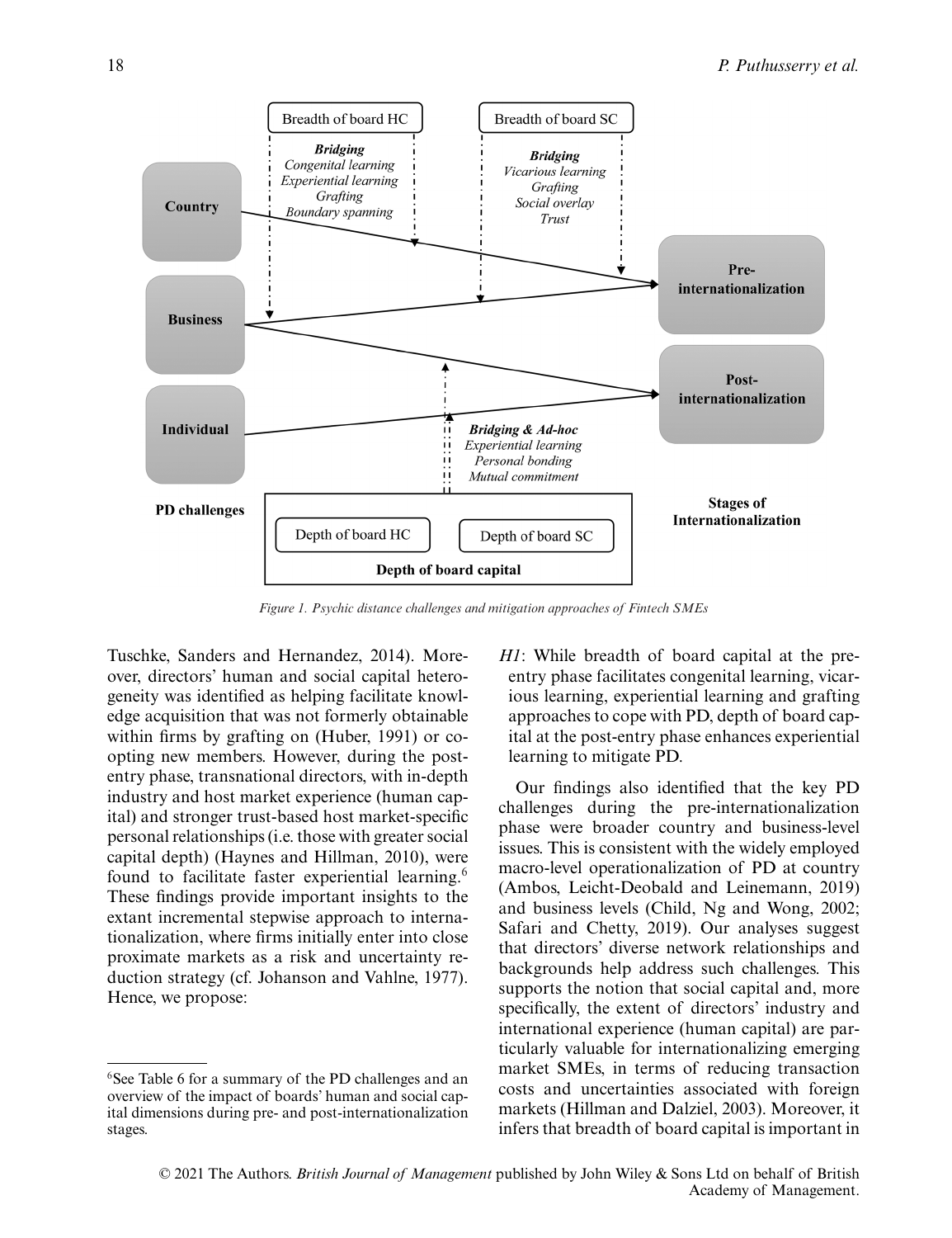| Table 6. Psychic distance challenges and stages of internationalization |                                                                                       |                                                                                                   |
|-------------------------------------------------------------------------|---------------------------------------------------------------------------------------|---------------------------------------------------------------------------------------------------|
|                                                                         |                                                                                       | Stages of internationalization                                                                    |
|                                                                         | Pre-entry                                                                             | Post-entry                                                                                        |
| PD challenges                                                           | Country level: culture, language, infrastructure, legal<br>and regulatory differences | Business level: business practice, industry norms, ethical<br>practices                           |
|                                                                         | Business level: business practices, customer<br>requirements, bureaucracies           | Individual level: partner/customer background,<br>attitude, behaviour                             |
| Board capital (Haynes and                                               | Breadth of board capital - achieved through prior                                     | Depth of board capital - mainly achieved through                                                  |
| Hillman, 2010)(coping                                                   | international experience, network and co-optation                                     | experiential knowledge (e.g. transnational board or<br>trust-based relationships)                 |
| approaches)                                                             | • Social capital heterogeneity of BoDs - board                                        |                                                                                                   |
|                                                                         | Vicarious learning & grafting<br>interlock<br>$\circ$                                 | • Homogeneity of BoDs' human capital (industry<br>experience, educational background, prior       |
|                                                                         | $\bullet$ Human capital heterogeneity of BoDs –<br>occupational heterogeneity         | industry/host market experience)<br>Experiential learning                                         |
|                                                                         | Congenital and experiential learning & grafting<br>$\circ$                            | Homogeneity of BoDs' social capital (industry or<br>host market interlocks - trust/personal ties) |
|                                                                         |                                                                                       | Experiential learning                                                                             |

bridging PD challenges at the preinternationalization phase. These findings are also consistent with Yan, Hu and Liu (2020) who, although they do not focus on boards, demonstrate that formal (government support) and informal institutional (e.g. guanxi and political) ties play key roles in overcoming PD during the initial international market selection of Chinese SMEs. Hence:

*H2*: Breadth of board capital mitigates the effects of business and country-level PD through bridging mechanisms in the pre-internationalization stage.

In contrast, business and individual microlevel issues were found to dominate at the postinternationalization phase (O'Grady and Lane, 1996; Safari and Chetty, 2019). Micro-level issues are especially relevant in the case of rapidly internationalizing SMEs, who increasingly require additional resources and who proactively seek out new opportunities (Nordman and Tolstoy, 2014). The international success of our case firms seemed mainly driven by decision-makers' ability to perceive and react to the impact of distance, and subsequently by their firms' ability to adapt approaches and strategies to address business-related challenges in host markets (Dinner, Kushwaha and Steenkamp, 2019). The SMEs adopted an idiosyncratic learning approach (Nordman and Tolstoy, 2014), mainly facilitated by directors' human and social capital relevant to host-country operations and by avoiding 'liabilities of outsidership' (Johanson and Vahlne, 2009). Our findings also inferred that executive directors with direct involvement in internationalization activities tended to exert stronger influence, and that their depth of board capital was especially important for coping with post-entry PD challenges. Thus:

*H3*: Depth of board capital mitigates business and individual-level PD through ad-hoc and bridging mechanisms in the post-internationalization stage.

We observed that the coping strategies adopted by Fintechs also varied between pre- and postinternationalization phases. Breadth of directors' human and social capital at the pre-entry phase acted as the prominent PD bridging mechanism since it allowed firms to access tacit knowledge related to host markets and reduce transaction costs (Child, Rodrigues and Frynas, 2009). As

© 2021 The Authors. *British Journal of Management* published by John Wiley & Sons Ltd on behalf of British Academy of Management.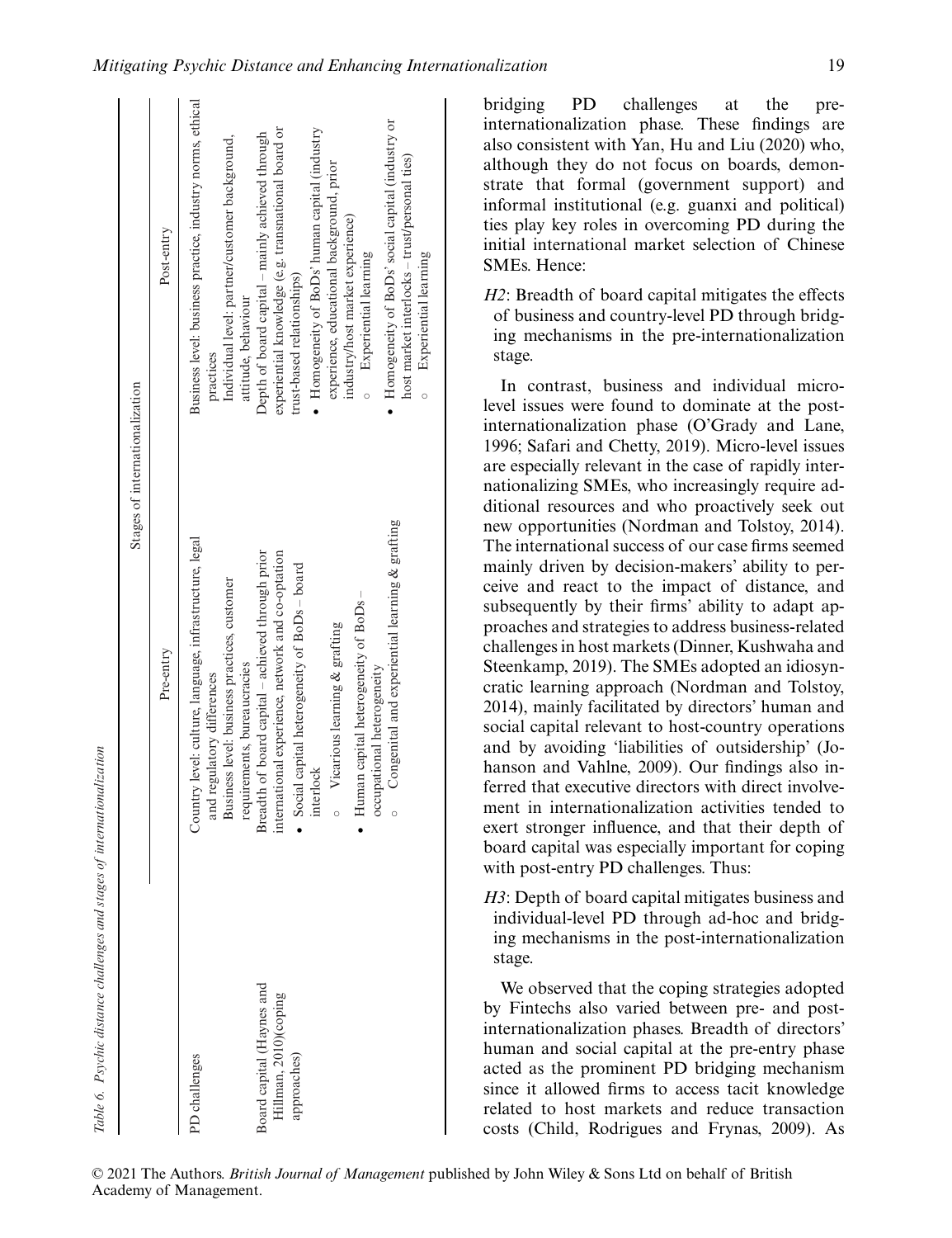identified in the boundary-spanning literature, directors with prior international experience and exposure (human capital) assume a boundaryspanning role and facilitate learning and the development of bridging ties in host markets (Kane and Levina, 2017; Roberts and Beamish, 2017). At the post-entry phase, depth of board capital and experiential learning not only helped bridge the potential impact of PD, but also gave directors confidence to adopt ad-hoc and practical ways to alleviate transaction costs when they struggled to cope using bridging mechanisms (Child, Rodrigues and Frynas, 2009; Puthusserry, Child and Rodrigues, 2014). Therefore, we posit:

*H4*: While breadth of board capital and various learning approaches facilitate PD bridging mechanisms, depth of board capital and experiential learning allows directors to choose between bridging and ad-hoc coping mechanisms.

#### *Practical and policy implications*

The findings of this study have several managerial implications. First, they demonstrate the value of boards to managers of internationalizing emerging market SMEs (i.e. by contributing tacit and experiential knowledge about foreign markets, which facilitates market entry). Second, they suggest that managers may benefit from exploring opportunities to join boards of other firms in order to obtain valuable knowledge and develop social ties. Third, they imply that SME managers should utilize wider industry knowledge and experience to mitigate PD while expanding into foreign markets (cf. Blomkvist and Drogendijk, 2013). Finally, since we demonstrate the importance of boards in facilitating SMEs' internationalization efforts, our findings suggest policymakers should encourage the formation of boards with diverse experience to help SMEs navigate external PD challenges.

#### *Limitations and future research*

Despite the implications and contributions of this study, it has several limitations that future studies should pay greater attention to. First, since the theories proposed in this study are based on multiple case studies (nine Fintech firms from the emerging market – India), using a survey, longitudinal or archival data, future research could extend and broaden the scholarly insights of this study by formally testing the extent to which the breadth and depth of board human capital and social capital moderate the country, business and individual-level effects of PD at pre- and postinternationalization phases. These studies could either focus on emerging market contexts or compare the Fintech firms in emerging and developed market contexts. Second, our study focused on a relatively smaller number of cases drawn from one key emerging sector operating in an extreme institutional environment. Hence, future studies may wish to expand our focus to other sectors such as energy, biotech, legal and professional services in fast-growing emerging markets. Third, our focus was on the role of boards in mitigating PD, yet other aspects of distance – such as institutional distance – likely matter. Future studies could explore the diverse roles of boards in mitigating external challenges. Fourth, it may be interesting for research to examine the impact of dual board structures, potential 'bright' and 'dark' sides, on internationalization and performance. Fifth, there are other challenges and risks besides PD – such as the global risk and crisis caused by the COVID-19 pandemic – therefore, it would be interesting to examine the role of boards to aid the navigation and implementation of strategic responses to such crises. Finally, we recommend that future research devotes greater attention to the role of boards in affecting post-entry performance, speed and degree of internationalization, and diversification strategies adopted by rapidly internationalizing emerging market SMEs.

#### **References**

- Adams, R. B. and D. Ferreira (2007). 'A theory of friendly boards', *Journal of Finance*, **62**, pp. 217–250.
- Aguilera, R. V., V. Marano and I. Haxhi (2019). 'International corporate governance: a review and opportunities for future research', *Journal of International Business Studies*, **50**, pp. 457–498.
- Ambos, B. and L. Håkanson (2014). 'The concept of distance in international management research', *Journal of International Management*, **20**, pp. 1–7.
- Ambos, B., U. Leicht-Deobald and A. Leinemann (2019). 'Understanding the formation of psychic distance perceptions: are country-level or individual-level factors more important?', *International Business Review*, **28**, pp. 660–671.
- Bastos, P. V. and H. R. Greve (2003). 'Interorganizational learning and the location of manufacturing subsidiaries: is chain migration also a corporate behavior?', *Geography and Strategy – Advances in Strategic Management*, **20**, pp. 159–191.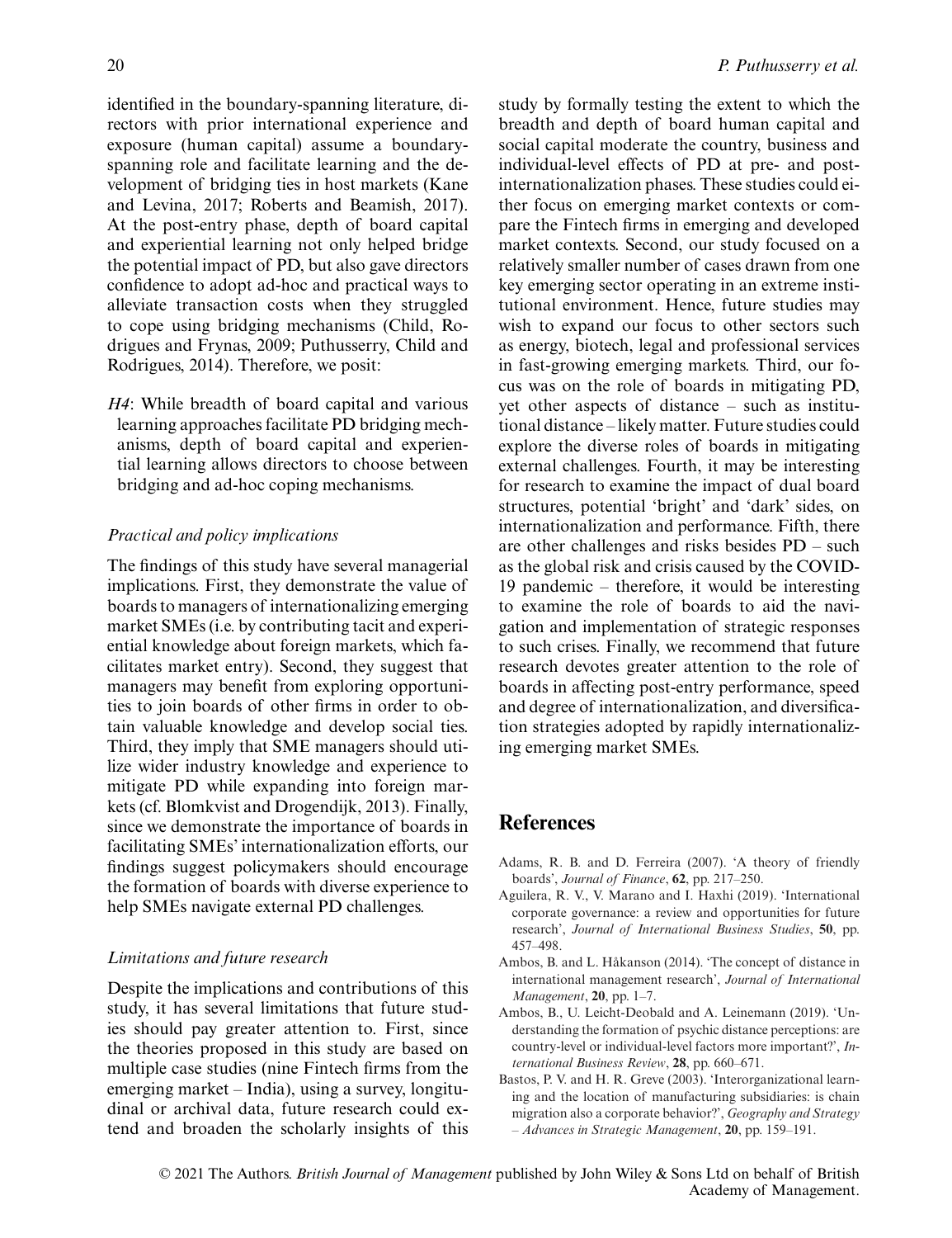- Blackburn, R. and A. Kovalainen (2009). 'Researching small firms and entrepreneurship: past, present and future', *International Journal of Management Reviews*, **11**, pp. 127–148.
- Blomkvist, K. and R. Drogendijk (2013). 'The impact of psychic distance on Chinese outward foreign direct investments', *Management International Review*, **53**, pp. 659–686.
- Child, J. and S. B. Rodrigues (2005). 'The internationalization of Chinese firms: a case for theoretical extension?', *Management and Organization Review*, **1**, pp. 381–410.
- Child, J., L. Hsieh, S. Elbanna, J. Karmowska, S. Marinova, P. Puthusserry, T. Tsai, R. Narooz and Y. Zhang (2017). 'SME international business models: The role of context and experience', *Journal of World Business*, **52**, pp. 664–679.
- Child, J., S. H. Ng and C. Wong (2002). 'Psychic distance and internationalization: evidence from Hong Kong firms', *International Studies of Management & Organization*, **32**, pp. 36–56.
- Child, J., S. B. Rodrigues and J. G. Frynas (2009). 'Psychic distance, its impact and coping modes', *Management International Review*, **49**, pp. 199–224.
- Cohen, S. L., C. B. Bingham and B. L. Hallen (2019). 'The role of accelerator designs in mitigating bounded rationality in new ventures', *Administrative Science Quarterly*, **64**, pp. 810–854.
- Coviello, N. E. (2006). 'Network dynamics of international new ventures', *Journal of International Business Studies*, **37**, pp. 713–731.
- Deloitte (2020). 'Beyond COVID-19: new opportunities for Fintech companies'. Available at [https://www2.](https://www2.deloitte.com/us/en/pages/financial-services/articles/beyond-covid-19-new-opportunities-for-fintech-companies.html) [deloitte.com/us/en/pages/financial-services/articles/](https://www2.deloitte.com/us/en/pages/financial-services/articles/beyond-covid-19-new-opportunities-for-fintech-companies.html) [beyond-covid-19-new-opportunities-for-fintech-companies.](https://www2.deloitte.com/us/en/pages/financial-services/articles/beyond-covid-19-new-opportunities-for-fintech-companies.html) [html](https://www2.deloitte.com/us/en/pages/financial-services/articles/beyond-covid-19-new-opportunities-for-fintech-companies.html) [accessed 2 May 2020].
- Dinner, I. M., T. Kushwaha and J.-B. E. Steenkamp (2019). 'Psychic distance and performance of MNCs during marketing crises', *Journal of International Business Studies*, **50**, pp. 339– 364.
- Dow, D. and A. Karunaratna (2006). 'Developing a multidimensional instrument to measure psychic distance stimuli', *Journal of International Business Studies*, **37**, pp. 578–602.
- Dubois, A. and L.-E. Gadde (2002). 'Systematic combining: an abductive approach to case research', *Journal of Business Research*, **55**, pp. 553–560.
- Eisenhardt, K. M. (1989). 'Building theories from case study research', *Academy of Management Review*, **14**, pp. 532–550.
- Eisenhardt, K. M. and M. E. Graebner (2007). 'Theory building from cases: opportunities and challenges', *Academy of Management Journal*, **50**, pp. 25–32.
- Evans, J. and F. T. Mavondo (2002). 'Psychic distance and organizational performance: an empirical examination of international retailing operations', *Journal of International Business Studies*, **33**, pp. 515–532.
- Evans, J., A. Treadgold and F. T. Mavondo (2000). 'Explaining export development through psychic distance', *International Marketing Review*, **17**, pp. 164–168.
- Ernst & Young (2019). Global FinTech Adoption Index 2019. London: Ernst & Young Global Limited. [https://www.ey.](https://www.ey.com/en_uk/ey-global-fintech-adoption-index) [com/en\\_uk/ey-global-fintech-adoption-index](https://www.ey.com/en_uk/ey-global-fintech-adoption-index) [accessed 3 May 2020].
- Forsgren, M. (2002). 'The concept of learning in the Uppsala internationalization process model: a critical review', *International Business Review*, **11**, pp. 257–277.
- George, G., J. Wiklund and S. A. Zahra (2005). 'Ownership and the internationalization of small firms', *Journal of Management*, **31**, pp. 210–233.
- Ghauri, P., K. Grønhaug and R. Strange (2020). *Research methods in business studies*. Cambridge: Cambridge University Press.
- Gonzalez, C. (2019a). 'Transnational board interlocks: the influence of degree of internationalization and psychic distance', *Cross Cultural & Strategic Management*, **26**, pp. 199– 222.
- Gonzalez, C. (2019b). 'Transnational board interlocks as a source of non-experiential knowledge for the firm in foreign markets', *British Journal of Management*, **30**, pp. 459– 472.
- Gyongyi, K. and M. S. Karen (2005). 'Abductive reasoning in logistics research', *International Journal of Physical Distribution & Logistics Management*, **35**, pp. 132–144.
- Håkanson, L. and B. Ambos (2010). 'The antecedents of psychic distance', *Journal of International Management*, **16**, pp. 195– 210.
- Haunschild, P. R. and C. M. Beckman (1998). 'When do interlocks matter? Alternate sources of information and interlock influence', *Administrative Science Quarterly*, **43**, pp. 815– 844.
- Haynes, K. T. and A. Hillman (2010). 'The effect of board capital and CEO power on strategic change', *Strategic Management Journal*, **31**, pp. 1145–1163.
- Higgins, M. C. and R. Gulati (2003). 'Getting off to a good start: the effects of upper echelon affiliations on underwriter prestige', *Organization Science*, **14**, pp. 244–263.
- Hillman, A. and T. Dalziel (2003). 'Boards of directors and firm performance: integrating agency and resource dependence perspectives', *Academy of Management Review*, **28**, pp. 383–396.
- Hillman, A. J., A. A. Canella and R. L. Paetzold (2000). 'The resource dependency role of corporate directors: strategic adaptation of board composition in response to environmental change', *Journal of Management Studies*, **37**, pp. 235–255.
- Holm, D. B., M. Johanson and P. T. Kao (2015). 'From outsider to insider: opportunity development in foreign market networks', *Journal of International Entrepreneurship*, **13**, pp. 337–359.
- Huber, G. P. (1991). 'Organizational learning: The contributing processes and the literatures', *Organization science*, **2**, pp. 88– 115.
- IFOR (2018). 'India Fintech opportunities review: comprehensive analysis of India's Fintech landscape'. Available at [https://](https://www.finextra.com/finextra-downloads/newsdocs/ifor2018.pdf) [www.finextra.com/finextra-downloads/newsdocs/ifor2018.pdf](https://www.finextra.com/finextra-downloads/newsdocs/ifor2018.pdf) [accessed 29 April 2020].
- Ilhan-Nas, T., T. Okan, E. Tatoglu, M. Demirbag, G. Wood and K. W. Glaister (2018). 'Board composition, family ownership, institutional distance and the foreign equity ownership strategies of Turkish MNEs', *Journal of World Business*, **53**, pp. 862– 879.
- Jiménez, A. and D. de la Fuente (2016). 'Learning from others: the impact of vicarious experience on the psychic distance and FDI relationship', *Management International Review*, **56**, pp. 633–664.
- Johanson, J. and L. G. Mattsson (2015). 'Internationalisation in industrial systems – a network approach'. In M. Forsgren, U. Holm and J. Johanson (eds), *Knowledge, Networks and Power*, pp. 111–132. London: Palgrave Macmillan.
- Johanson, J. and J.-E. Vahlne (1977). 'The internationalization process of the firm – a model of knowledge development and increasing foreign market commitments', *Journal of International Business Studies*, **8**, pp. 23–32.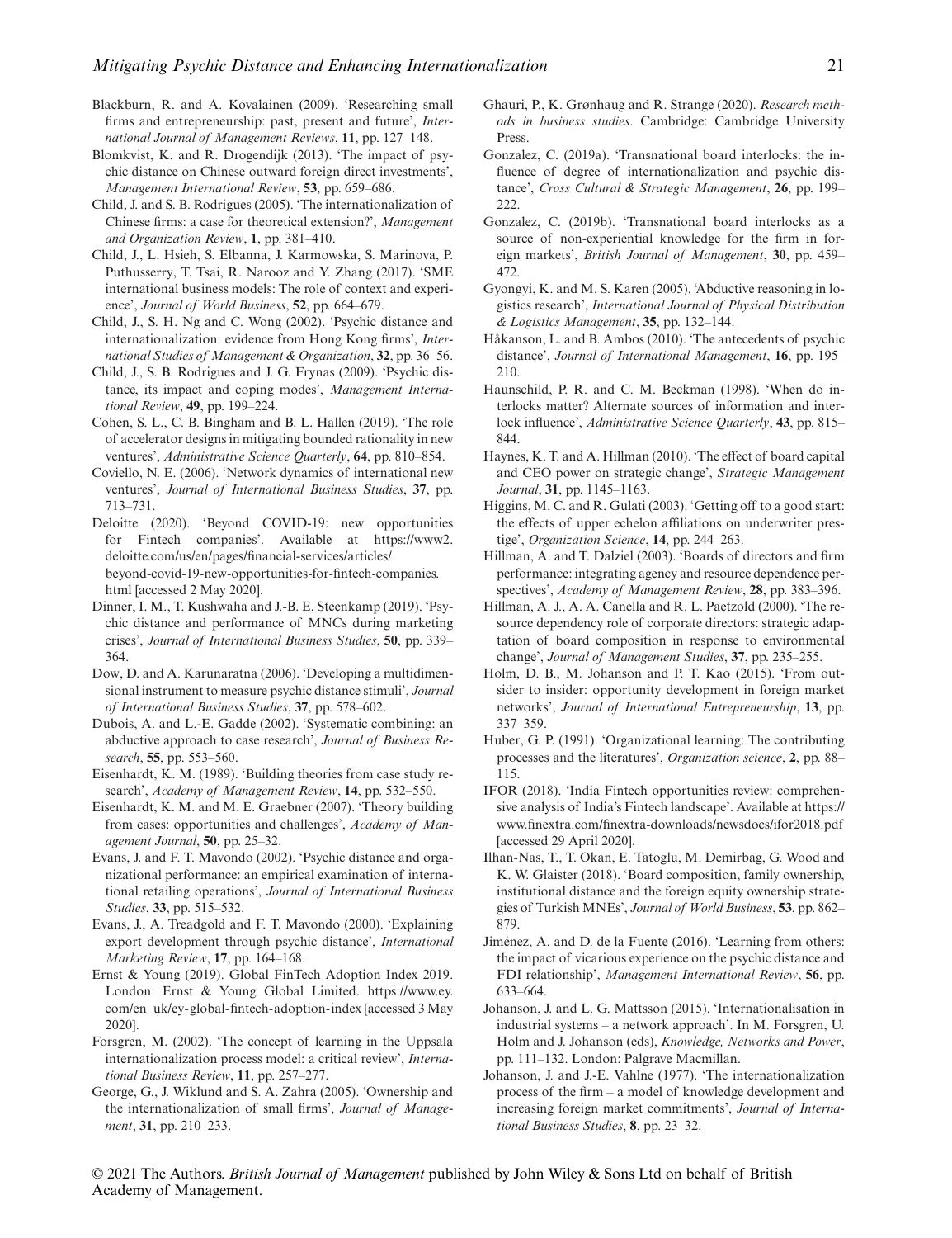- Johanson, J. and J.-E. Vahlne (2003). 'Business relationship learning and commitment in the internationalization process', *Journal of International Entrepreneurship*, **1**, pp. 83–101.
- Johanson, J. and J.-E. Vahlne (2009). 'The Uppsala internationalization process model revisited: from liability of foreignness to liability of outsidership', *Journal of International Business Studies*, **40**, pp. 1411–1431.
- Kane, A. A. and N. Levina (2017). '"Am I still one of them?" Bicultural immigrant managers navigating social identity threats when spanning global boundaries', *Journal of Management Studies*, **54**, pp. 540–577.
- Khanna, T. and K. G. Palepu (1997). 'Why focused strategies may be wrong for emerging markets', *Harvard Business Review*, **75**, pp. 41–51.
- Khanna, T. and K. G. Palepu (2000). 'The future of business groups in emerging markets: long run evidence from Chile', *Academy of Management Journal*, **43**, pp. 268–285.
- Khanna, T. and J. Rivkin (2001). 'Estimating the performance effects of business groups in emerging markets', *Strategic Management Journal*, **22**, pp. 45–74.
- Klein, P. G., J. T. Mahoney, A. M. McGahan and C. N. Pitelis (2019). 'Organizational governance adaptation: Who is in, who is out, and who gets what', *Academy of Management Review*, **44**, pp. 6–27.
- Knight, G. A. and S. T. Cavusgil (2004). 'Innovation, organizational capabilities, and the born-global firm', *Journal of International Business Studies*, **35**, pp. 124–141.
- Knockaert, M. and D. Ucbasaran (2013). 'The service role of outside boards in high tech start-ups: A resource dependency perspective', *British Journal of Management*, **24**, pp. 69–84.
- Kogut, B. and H. Singh (1988). 'The effect of national culture on the choice of entry mode', *Journal of International Business Studies*, **19**, pp. 411–432.
- KPMG (2016). *Fintech in India: A Global Growth Story*. Mumbai/New Delhi: KPMG India/NASSCOM. [https://assets.](https://assets.kpmg/content/dam/kpmg/pdf/2016/06/FinTech-new.pdf) [kpmg/content/dam/kpmg/pdf/2016/06/FinTech-new.pdf.](https://assets.kpmg/content/dam/kpmg/pdf/2016/06/FinTech-new.pdf)
- Kuzel, A. (1992). 'Sampling in qualitative inquiry'. In B. Crabtree and W. Miller (eds), *Doing Qualitative Research*, pp. 31–44. Newbury Park, CA: Sage.
- La Porta, R., F. Lopez-de-Silanes, A. Shleifer and R. Vishny (1998). 'Law and finance', *Journal of Political Economy*, **106**, pp. 1115–1155.
- Li, J. and M. T. L. Fleury (2020). 'Overcoming the liability of outsidership for emerging market MNEs: a capability-building perspective', *Journal of International Business Studies*, **51**, pp. 23–37.
- Linck, J. S., J. M. Netter and T. Yang (2008). 'The determinants of board structure', *Journal of Financial Economics*, **87**, pp. 308–328.
- Lu, J., B. Xu and X. Liu (2009). 'The effects of corporate governance and institutional environments on export behaviour in emerging economies', *Management International Review*, **49**, pp. 455–478.
- Lungeanu, R. and E. J. Zajac (2019). 'Thinking broad and deep: why some directors exert an outsized influence on strategic change', *Organization Science*, **30**, pp. 489–508.
- Mankotia, A. (2020). India A global FinTech Superpower. BFSI – Fintech & Financial Services. New Delhi: National Investment Promotion & Facilitation Agency. [https:](https://www.investindia.gov.in/sector/bfsi-fintech-financial-services) [//www.investindia.gov.in/sector/bfsi-fintech-financial-services](https://www.investindia.gov.in/sector/bfsi-fintech-financial-services) [accessed 27 April 2020].
- McDonald, R. M. and K. M. Eisenhardt (2020). 'Parallel play: startups, nascent markets, and effective business-model design', *Administrative Science Quarterly*, **65**, pp. 483–523.
- McKinsey (2020). 'How payments can adjust to the coronavirus pandemic—and help the world adapt'. Available at [https://](https://www.mckinsey.com/industries/financial-services/our-insights/how-payments-can-adjust-to-the-coronavirus-pandemic-and-help-the-world-adapt) [www.mckinsey.com/industries/financial-services/our-insights/](https://www.mckinsey.com/industries/financial-services/our-insights/how-payments-can-adjust-to-the-coronavirus-pandemic-and-help-the-world-adapt) [how-payments-can-adjust-to-the-coronavirus-pandemic-and](https://www.mckinsey.com/industries/financial-services/our-insights/how-payments-can-adjust-to-the-coronavirus-pandemic-and-help-the-world-adapt)[help-the-world-adapt](https://www.mckinsey.com/industries/financial-services/our-insights/how-payments-can-adjust-to-the-coronavirus-pandemic-and-help-the-world-adapt) [accessed 1 May 2020].
- Medici (2019a). 'Globalization of Fintech: exploring the scalability of identity verification solutions'. Available at [https://gomedici.com/globalization-of-fintech](https://gomedici.com/globalization-of-fintech-exploring-the-scalability-of-identity-verification-solutions)[exploring-the-scalability-of-identity-verification-solutions](https://gomedici.com/globalization-of-fintech-exploring-the-scalability-of-identity-verification-solutions) [accessed 3 May 2020].
- Medici (2019b). 'India Fintech report'. Available at [https:](https://gomedici.com/research-categories/india-fintech-report-2019) [//gomedici.com/research-categories/india-fintech-report-2019](https://gomedici.com/research-categories/india-fintech-report-2019) [accessed 3 May 2020].
- Miles, M. B. and A. M. Huberman (1994). *Qualitative Data Analysis: A Sourcebook of New Methods*. Beverly Hills, CA: Sage.
- Mizruchi, M. S. (1996). 'What do interlocks do? An analysis, critique, and assessment of research on interlocking directorates', *Annual Review of Sociology*, **22**, pp. 271–298.
- Nebus, J. and K. H. Chai (2014). 'Putting the "psychic" back in psychic distance: awareness, perceptions, and understanding as dimensions of psychic distance', *Journal of International Management*, **20**, pp. 8–24.
- Nordman, E. R. and S. Melén (2008). 'The impact of different kinds of knowledge for the internationalization process of born globals in the biotech business', *Journal of World Business*, **43**, pp. 171–185.
- Nordman, E. R. and D. Tolstoy (2014). 'Does relationship psychic distance matter for the learning processes of internationalizing SMEs?', *International Business Review*, **23**, pp. 30–37.
- Nummela, N., S. Saarenketo, P. Jokela and S. Loane (2014). 'Strategic decision-making of a born global: a comparative study from three small open economies', *Management International Review*, **54**, pp. 527–550.
- O'Grady, S. and H. W. Lane (1996). 'The psychic distance paradox', *Journal of International Business Studies*, **27**, pp. 309– 333.
- Ojala, A. (2008). 'Entry in a psychically distant market: Finnish small and medium-sized software firms in Japan', *European Management Journal*, **26**, pp. 135–144.
- Ojala, A. (2009). 'Internationalization of knowledge-intensive SMEs: the role of network relationships in the entry to a psychically distant market', *International Business Review*, **18**, pp. 50–59.
- Ojala, A. (2015). 'Geographic, cultural, and psychic distance to foreign markets in the context of small and new ventures', *International Business Review*, **24**, pp. 825–835.
- Patton, M. Q. (1990). *Qualitative Evaluation and Research Methods*. Second Edition, Newbury Park, CA: Sage.
- Pfeffer, J. (1972). 'Size and composition of boards of directors: the organisation and its environment', *Administrative Science Quarterly*, **17**, pp. 218–228.
- Pfeffer, J. and R. G. Salancik (1978). *The External Control of Organizations: A Resource Dependence Perspective*. New York: Harper & Row.
- Prashantham, S. (2011). 'Social capital and Indian micromultinationals', *British Journal of Management*, **22**, pp. 4–20.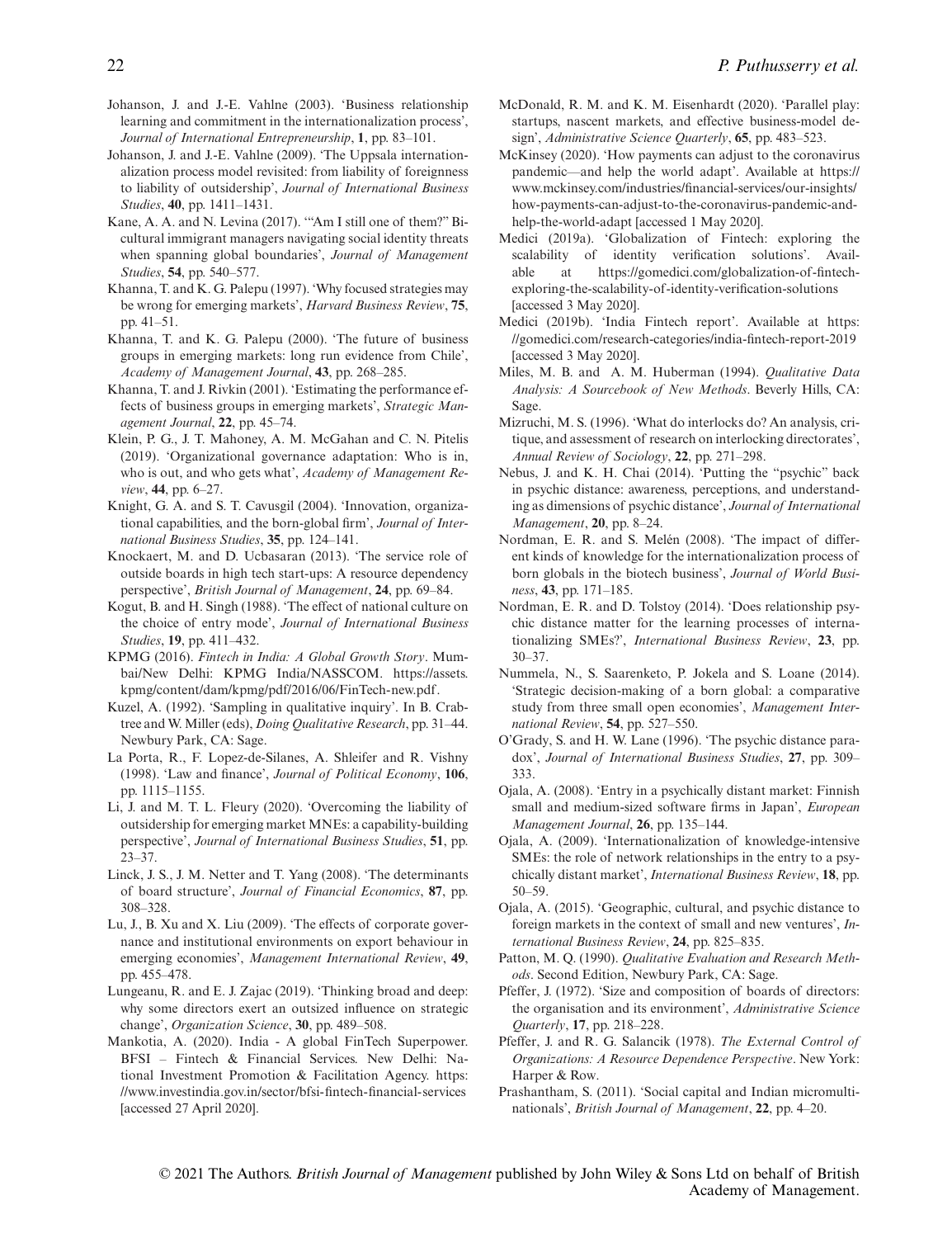- Prashantham, S. and S. W. Floyd (2012). 'Routine microprocesses and capability learning in international new ventures', *Journal of International Business Studies*, **43**, pp. 544–562.
- Pratt, M. G. (2009). 'From the editors: for the lack of a boilerplate: tips on writing up (and reviewing) qualitative research', *Academy of Management Journal*, pp. 856–862.
- Puthusserry, P., J. Child and Z. Khan (2020). 'Social capital development through the stages of internationalization: relations between British and Indian SMEs', *Global Strategy Journal*, **10**, pp. 282–308.
- Puthusserry, P. N., J. Child and S. B. Rodrigues (2014). 'Psychic distance, its business impact and modes of coping: a study of British and Indian partner SMEs', *Management International Review*, **54**, pp. 1–29.
- Puthusserry, P., Z. Khan, G. Knight and K. Miller (2020). 'How do rapidly internationalizing SMEs learn? Exploring the link between network relationships, learning approaches and postentry growth of rapidly internationalizing SMEs from emerging markets', *Management International Review*, **60**, pp. 515– 542.
- PwC (2019). 'Emerging technologies disrupting the financial sector'. Available at [https://www.pwc.in/assets/](https://www.pwc.in/assets/pdfs/consulting/financial-services/fintech/publications/emerging-technologies-disrupting-the-financial-sector.pdf) [pdfs/consulting/financial-services/fintech/publications/](https://www.pwc.in/assets/pdfs/consulting/financial-services/fintech/publications/emerging-technologies-disrupting-the-financial-sector.pdf) [emerging-technologies-disrupting-the-financial-sector.pdf](https://www.pwc.in/assets/pdfs/consulting/financial-services/fintech/publications/emerging-technologies-disrupting-the-financial-sector.pdf) [accessed 20 April 2020].
- Roberts, M. J. and P. W. Beamish (2017). 'The scaffolding activities of international returnee executives: a learning based perspective of global boundary spanning', *Journal of Management Studies*, **54**, pp. 511–539.
- Safari, A. and S. Chetty (2019). 'Multilevel psychic distance and its impact on SME internationalization', *International Business Review*, **28**, pp. 754–765.
- Saunders, M. N. K. and K. Townsend (2016). 'Reporting and justifying the number of interview participants in organization and workplace research', *British Journal of Management*, **27**, pp. 836–852.
- Singh, D. and A. Delios (2017). 'Corporate governance, board networks and growth in domestic and international markets: evidence from India', *Journal of World Business*, **52**, pp. 615– 627.
- Sinkovics, R. R., E. Penz and P. N. Ghauri (2008). 'Enhancing the trustworthiness of qualitative research in international business', *Management International Review*, **48**, pp. 689–714.
- Strauss, A. and J. M. Corbin (1997). *Grounded Theory in Practice*. Beverly Hills, CA: Sage.
- TBRC (2020). 'FinTech Global Market Report 2020'. Available at [https://www.thebusinessresearchcompany.com/report/](https://www.thebusinessresearchcompany.com/report/fintech-market) [fintech-market](https://www.thebusinessresearchcompany.com/report/fintech-market) [accessed 30 September 2020].
- Tung, R. L. and A. Verbeke (2010). 'Beyond Hofstede and GLOBE: improving the quality of cross-cultural research', *Journal of International Business Studies*, **41**, pp. 1259– 1274.
- Tuschke, A., W. G. Sanders and E. Hernandez (2014). 'Whose experience matters in the boardroom? The effects of experiential and vicarious learning on emerging market entry', *Strategic Management Journal*, **35**, pp. 398–418.
- Yamin, M. and R. R. Sinkovics (2006). 'Online internationalisation, psychic distance reduction and the virtuality trap', *International Business Review*, **15**, pp. 339–360.
- Yan, H., X. Hu and Y. Liu (2020). 'The international market selection of Chinese SMEs: how institutional influence overrides psychic distance', *International Business Review*, **29**, art. 101703.
- Yin, R. K. (2009). *Case Study Research: Design and Methods*. Thousand Oaks, CA: Sage.
- Zachariadis, M., P. Ozcan and D. Dinçkol (2020). 'The Covid-19 impact on Fintech: now is the time to boost investment'. Available at [https://blogs.lse.ac.uk/businessreview/2020/04/](https://blogs.lse.ac.uk/businessreview/2020/04/13/the-covid-19-impact-on-fintech-now-is-the-time-to-boost-investment/) [13/the-covid-19-impact-on-fintech-now-is-the-time-to-boost](https://blogs.lse.ac.uk/businessreview/2020/04/13/the-covid-19-impact-on-fintech-now-is-the-time-to-boost-investment/)[investment/](https://blogs.lse.ac.uk/businessreview/2020/04/13/the-covid-19-impact-on-fintech-now-is-the-time-to-boost-investment/) [accessed 1 May 2020].
- Zaheer, S. (1995). 'Overcoming the liability of foreignness', *Academy of Management Journal*, **38**, pp. 341–363.
- Zhao, Z. J. and J. Anand (2013). 'Beyond boundary spanners: the "collective bridge" as an efficient interunit structure for transferring collective knowledge', *Strategic Management Journal*, **34**, pp. 1513–1530.
- Zona, F., L. R. Gomez-Mejia and M.C. Withers (2018). 'Board interlocks and firm performance: toward a combined agency– resource dependence perspective', *Journal of Management*, **44**, pp. 589–618.

**Pushyarag Puthusserry** is a Senior Lecturer in Strategy & International Business at Kent Business School, University of Kent, UK. His research focuses on SMEs' internationalization, social capital and learning in SMEs. His work has appeared in the *International Business Review*, *Management International Review*, *Journal of World Business*, *Global Strategy Journal* and *R&D Management*, among others.

**Zaheer Khan** is Professor in Strategy & International Business at the University of Aberdeen, UK. His research focuses on global technology management, alliances and internationalization of emerging markets' firms. His work has appeared in the *Journal of International Business Studies*, *International Business Review*, *Human Relations*, *Journal of World Business*, *Global Strategy Journal* and *British Journal of Management*, among others.

**Smitha R. Nair** is an Associate Professor in Strategy & International Business at Rajagiri College of Social Sciences. Prior to this, she was faculty at the University of Sheffield, UK and University of East Anglia, UK. Her research focuses on cross-border knowledge flows in multinationals, organizational innovation and internationalization patterns of emerging market firms. Her work has appeared in the